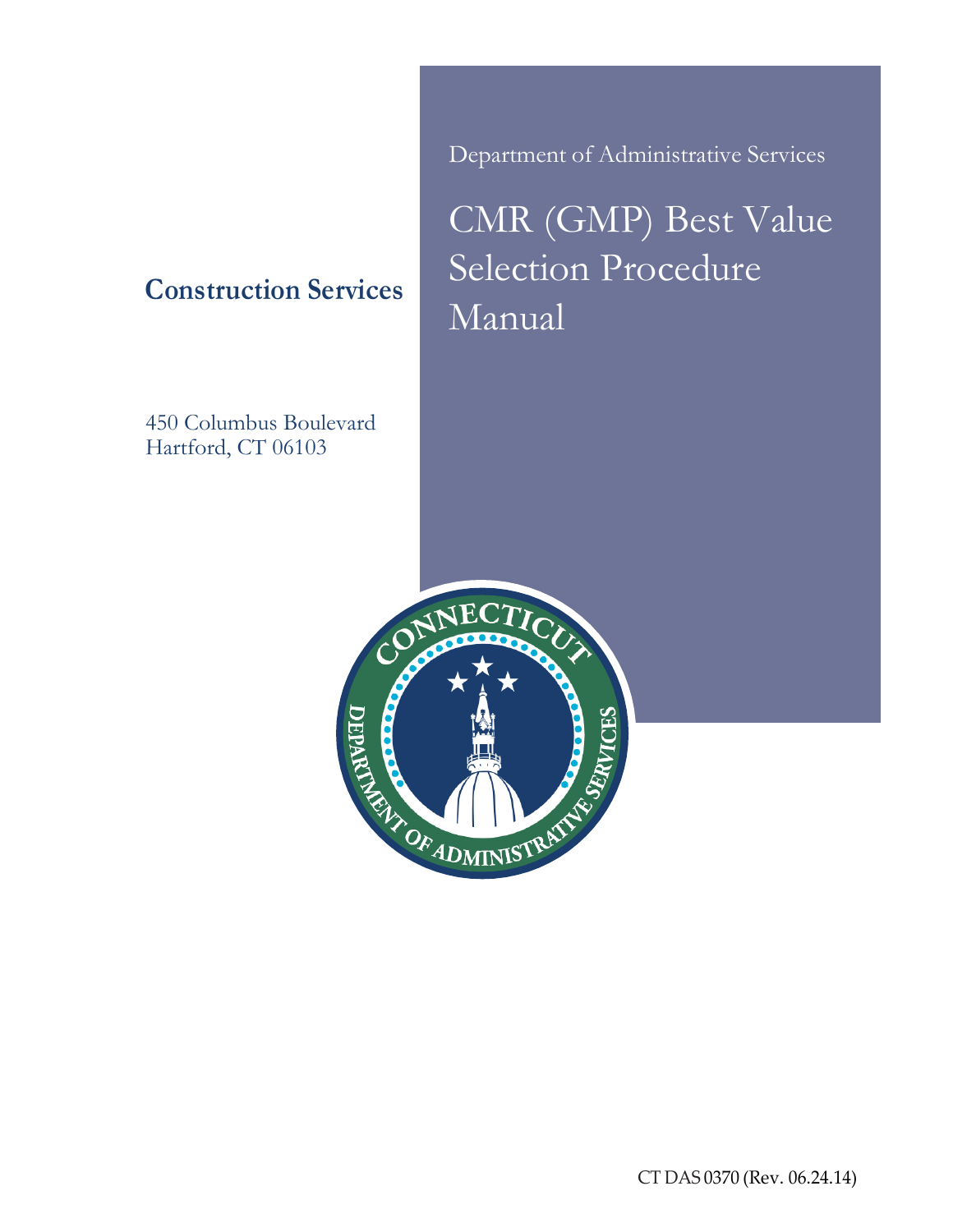

**Page 2 of 21**

|                       | 0370 – CMR (GMP) Best Value Selection Procedure Manual                                                                                        |             |
|-----------------------|-----------------------------------------------------------------------------------------------------------------------------------------------|-------------|
| <b>Section</b><br>No. | <b>Table of Contents</b>                                                                                                                      | Page<br>No. |
| 1.0                   | Overview of the Requirements for the Selection of a Construction Manager At-Risk<br>(CMR) - Maximum Guaranteed Price (GMP)                    | 3           |
| 2.0                   | <b>CMR Scopes of Services</b>                                                                                                                 | 3           |
| 3.0                   | <b>CMR Shortlist Procedures</b>                                                                                                               | 5           |
| 4.0                   | <b>CMR Request For Proposals (RFP)</b>                                                                                                        | 10          |
| 5.0                   | <b>CMR Best Value Based Selection Procedure</b>                                                                                               | 11          |
| 6.0                   | Step 1: CMR Selection Presentations and Evaluation of CMR Qualitative Criteria<br><b>Components Submittals</b>                                | 11          |
| 7.0                   | Step 2: Public Opening of CMR Sealed Cost Components Proposal Submittals                                                                      | 18          |
| 8.0                   | Step 3: Best Value Calculation of the CMR Qualitative Criteria Components<br><b>Submittals and Sealed Cost Components Proposal Submittals</b> | 19          |

## **End Table of Contents**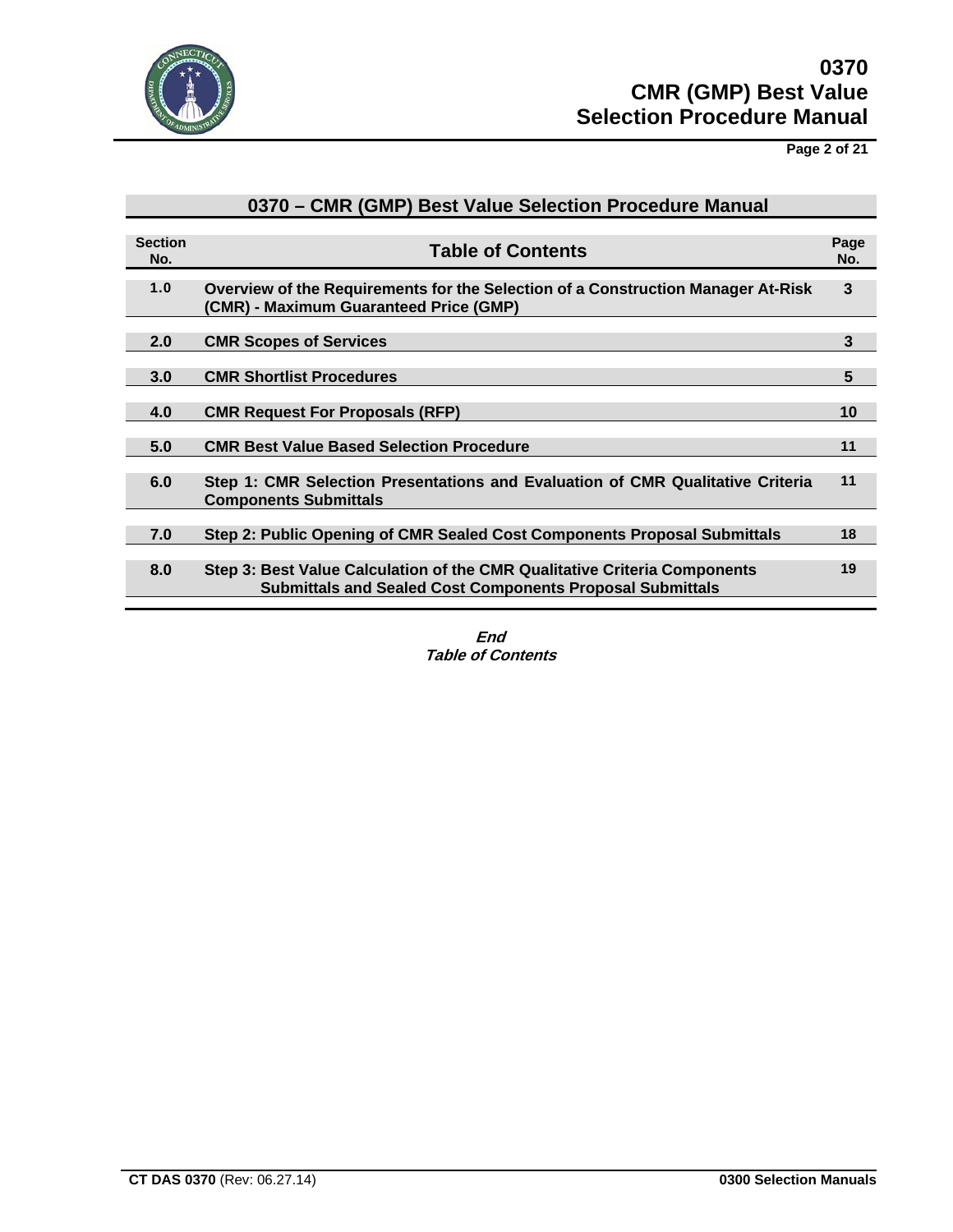

#### **Page 3 of 21**

### **1.0 Overview of the Requirements for the Selection of a Construction Manager At-Risk (CMR) - Maximum Guaranteed Price (GMP):**

In accordance with the requirements of Connecticut General Statutes (CGS) § 4b-103, the Commissioner of the Connecticut Department of Administrative Services (CT DAS) may enter into a Construction Manager at-Risk (CMR) project delivery contract for the construction, renovation or alteration of buildings or facilities under the following conditions and under the authority of the Division of Construction Services (DCS):<br>1.1 Maximum Guaranteed Price (GMP) For The Cost Of Construction:

#### **1.1 Maximum Guaranteed Price (GMP) For The Cost Of Construction:**

The CT DAS shall **only** enter into a CMR project delivery contract that **provides** for a Guaranteed Maximum Price (GMP) for the cost of construction. The GMP shall be determined not later than the time of the receipt of the CMR's Subcontractor Bids and approval by the Commissioner of the CMR's Subcontractor bids.

#### **1.2 Advertisement and Invitation to Bid:**

Each CMR shall invite and provide notice of opportunities to bid on project elements, by advertising, at least once, in one or more newspapers having general circulation in the state. The CMR shall invite bids from only DAS Prequalified Subcontractors that have the DAS Classification that is designated for the specific project or trade.

#### **1.3 Subcontractor Sealed Bids:**

Each bid shall be kept sealed until opened publicly at the time and place as set forth in the notice soliciting such bid.

## **1.3.1 Lowest Bids/Contract Awards:**

The CMR shall, after consultation with and approval by the Commissioner, award any related contracts for project elements to the responsible qualified contractor submitting the lowest bid in compliance with the bid requirements, provided:<br>1.1 The CMR shall not be eligible to submi

- **.1** The CMR shall not be eligible to submit a bid for any such project element, and;
	- **.2** Construction shall not begin prior to the determination of the maximum guaranteed price, except for the project elements of site preparation and demolition that have been previously put out to bid and awarded.

### **2.0 CMR Scopes of Services:**

Dependent on the needs of the specific project, a CMR can be selected to provide services for several Phases of a project.

### **2.1 Preconstruction Phase Scope of Services:**

For the details of the CMR Preconstruction Phase Scope of Services see the DCS Section **00 54 13 CMR Preconstruction Phase Supplemental Scope of Services**. This section is available for download from the DCS Website (**[www.ct.gov/dcs](http://www.ct.gov/dcs)**) by clicking on "DCS Library" at the top of the page, and then scrolling down to "CMR Sections".

The CMR shall perform all of the designated Preconstruction Phase Services at each Project's Design Phase Milestones. The DCS PM shall review the CMR's submittals and approve each Project Element to be implemented on the project.

### **2.1.1 Summary of Examples of Design Phase Services:**

CMR Design Phase Services may include but are not limited to the following:

- .1 Constructability Reviews;<br>.2 Blasting and Pile Driving
- .2 Blasting and Pile Driving Report;<br>.3 Site Logistics Plan;
- Site Logistics Plan;
- .4 Building Excavation Plan.
- .5 Schedule and Phasing Coordination;
- .6 Cost Control Management;
- .7 Construction Documents Conversion Into Subcontractor Bid Packages: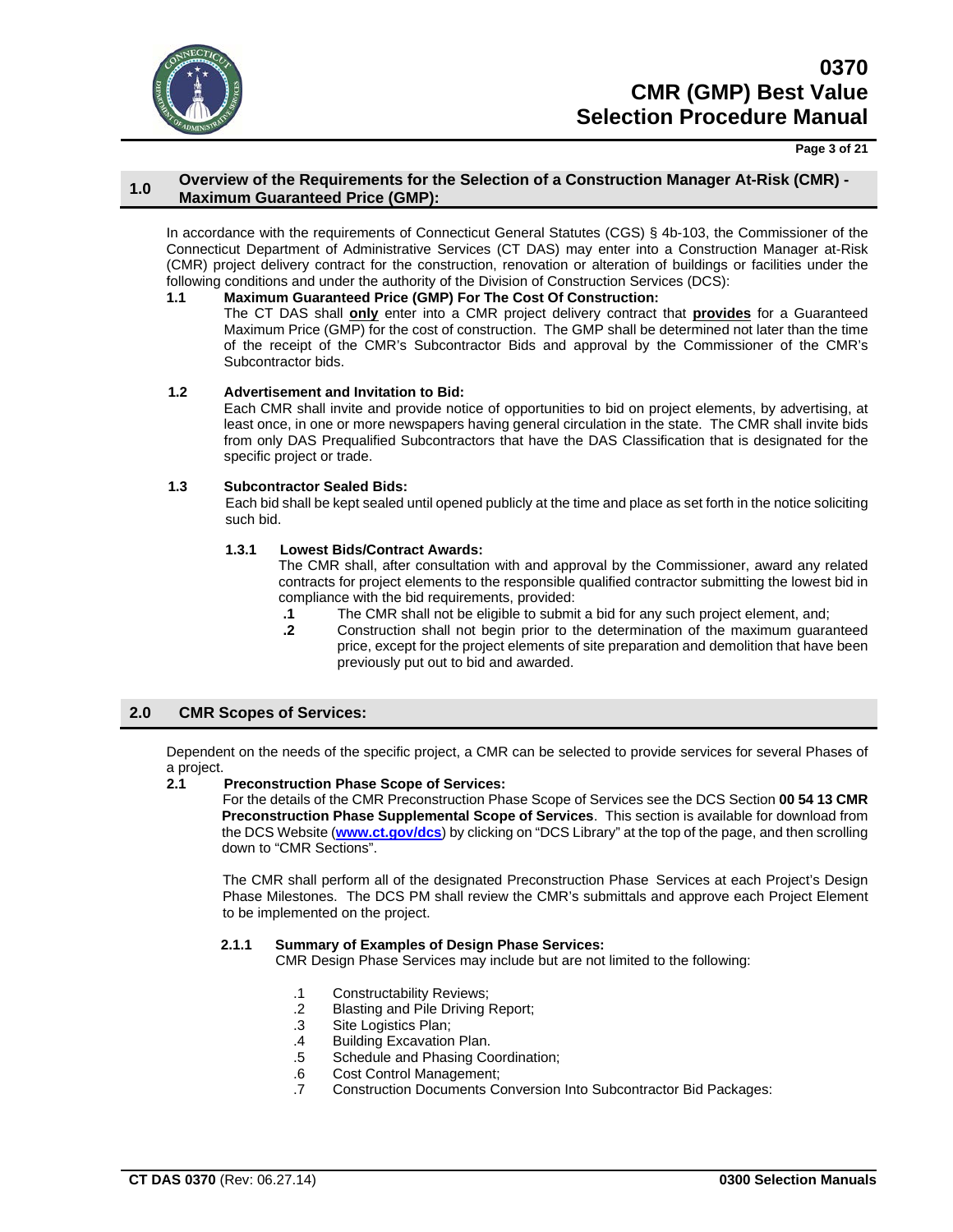

**Page 4 of 21**

## **2.1.2 Summary of Examples of Bid Phase Services:**

- **.1** Develop the Master Project Schedule;
- **.2** Bid to DAS Prequalified Subcontractors for each Bid Package;
- **.3** Advertise Bids;
- **.4** Issue Subcontractor Bid Packages;
- **.5** Conduct Preconstruction Conference(s) and Site Visit(s);<br>**.6** Process All Addenda;
- **.6** Process All Addenda;
- **.7** Receive Bids from Subcontractors and conduct public bid opening;
- **.8** Issue a Guaranteed Maximum Price (GMP);
- **Execute Subcontractor Agreements;**

## **2.2 Construction Phase Scope of Services:**

For details of the CMR Construction Phase Scope of Services see the DCS Sections **00 72 23 - General Conditions Of The Contract for Construction– CMR**, and **01 00 00 - General Requirements – CMR**. These sections are available for download from the DCS Website (**[www.ct.gov/dcs](http://www.ct.gov/dcs)**) by clicking on "DCS Library" at the top of the page, and then scrolling down to "CMR Sections".

### **2.2.1 Summary of Examples of Construction Phase Services:**

CMR Construction Phase Services may include but are not limited to the following:

- **.1** Comply with General Conditions CMR;
- **2** Comply with General Requirements CMR;<br>**3** Conduct Pre-construction Conference:
- **.3** Conduct Pre-construction Conference;
- **.4** Periodic update the Master CPM Schedule;
- **.5** Monthly update of Schedule of values;
- **.6** Review and Prepare Monthly Progress Payment Requests;
- Periodic Update of Project Cash Flow Projections;
- **.8** Act as the Project's Prime Liaison;
- **.9** Coordinate subcontractors' Requests for Information (RFI's) and A/E RFI Responses;
- **.10** Coordinate all change requests and responses;
- **.11** Coordinate All Types of Submittals;
- **.12** Coordinate All Types of Testing and Inspections;
- **.13** Coordinate Sub-contractors;
- **.15** Coordinate Sub-contractor's participation in Commissioning (Cx);
- **.16** Provide construction trailers, storage, equipment, barriers, and etc.;
- **.17** Provide all Necessary On-site Construction Management Personnel;
- **.18** Coordinate Substantial Completion and Turn Over
- **.19** Closeout Project.
- **.20** Support Documentation Collection For LEED Submissions.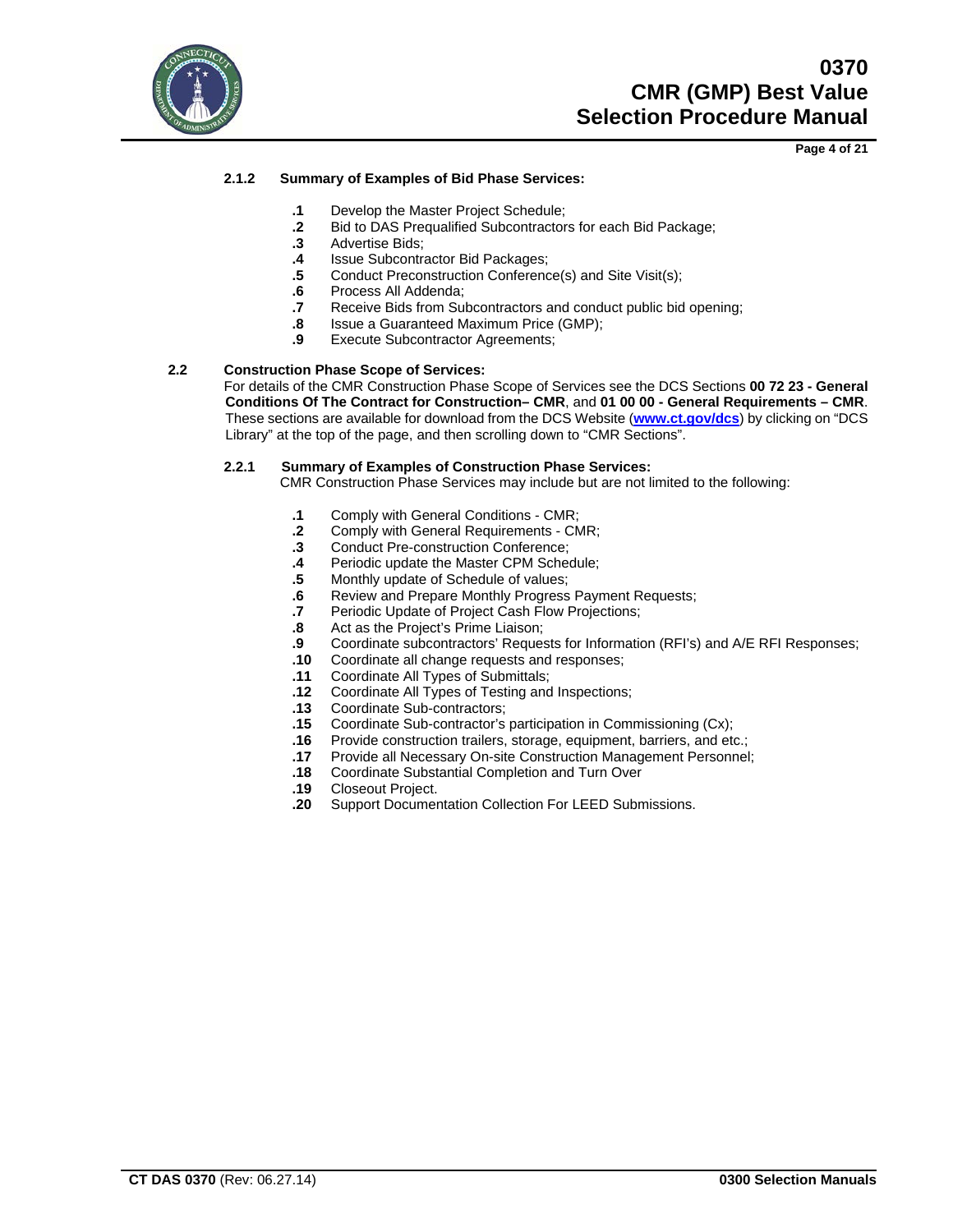

**Page 5 of 21**

## **3.0 CMR Shortlist Procedures:**

**3.1 Preparing the Request For Qualifications (RFQ) Advertisement and Legal Notice:** The DCS Project Manager (PM) shall begin the CMR Shortlist Procedure with the CMR by utilizing the following Tasks:

| <b>Task</b> | RFQ Web Advertisement And Legal Notice Preparation Tasks                                                                                                                                                                                                                                                                                                             |
|-------------|----------------------------------------------------------------------------------------------------------------------------------------------------------------------------------------------------------------------------------------------------------------------------------------------------------------------------------------------------------------------|
| 1.0         | The DCS PM shall complete & submit the RFQ Web Advertisement For CMR Services (1700) to their<br>DCS ADPM for review and approval.                                                                                                                                                                                                                                   |
| 2.0         | Upon approval by the DCS ADPM for the Project, the DCS PM shall submit the RFQ Web Advertisement<br>Transmittal for CMR Services To DCS Process Management Unit (1701) along with the approved<br>RFQ Web Advertisement For CMR Services (1700) to the DCS Process Management/QBS Unit by both<br>hard copy (with signatures) and electronic copy for each contract. |
| 3.0         | The DCS Process Management/QBS Unit shall review the information on the completed and approved<br>RFQ Web Advertisement For CMR Services (1700) and transfer it into an RFQ Composite Legal<br>Notice (1202).                                                                                                                                                        |
| 4.0         | Upon inserting the above information, the DCS Process Management/QBS Unit shall then transmit these<br>documents via the RFQ Transmittal To Commissioner (1203) to the Commissioner for a signature on<br>the approval of RFQ Composite Legal Notice (1202).                                                                                                         |

#### **Note:**

The DCS Process Management/QBS Unit shall verify that the content of the RFQ Web Advertisement For CMR Services (1700) conforms to the minimum content requirements. The DCS Process Management/QBS Unit will (dependent upon schedule) insert the advertisement date and due date. An RFQ Legal Notice transmitted to the Commissioner for his signature may be a composite summary of multiple projects.

### **3.2 CMR Screening Shortlist Rating Point System:**

The DCS PM must indicate on the **RFQ Web Advertisement Transmittal for CMR Services To DCS Process Management Unit (1701)** one of the following Screening Rating Point systems to be utilized for the specific contract.

- **3.2.1** Standard Rating Points: The CMR Screening Criteria Categories have standard rating points (as indicated in the tables below).
- **3.2.2 Approved Adjusted Rating Points:** The Standard Rating Points are allowed to be adjusted only if the Contract meets the following conditions:
	- **.1** The Contract is for services of an unusual nature;
	- **.2** Written permission has been received from the DCS Assistant Director of Project Management (ADPM) for the project and the DCS Chief Engineer.
	- **.3** The Approved Adjusted Rating Points are within the Allowable Point Range as indicated in the tables below.

### **3.2.3 Example CMR Screening Shortlist Criteria Category Point Table:**

| <b>Criteria</b><br><b>Number</b> | <b>CMR Screening Shortlist Criteria Categories</b>                              | <b>Standard</b><br>Rating<br><b>Points</b> | Allowable<br><b>Point Range</b> | Approved<br><b>Adjusted</b><br><b>Rating Points</b> |
|----------------------------------|---------------------------------------------------------------------------------|--------------------------------------------|---------------------------------|-----------------------------------------------------|
|                                  | Experience with Work of Similar Size and Scope<br>as Required for this Contract | 35                                         | $35 - 45$                       | $35 - 45$                                           |
| 2                                | Organizational / Team Structure                                                 | 30                                         | 25-35                           | 25-35                                               |
| 3                                | Past Performance Data                                                           | 20                                         | 20<br>(Not Adjustable)          | 20<br>(Not Adjustable)                              |
| 4                                | Partnering Experience*                                                          | 15                                         | 10-20                           | $10 - 20$                                           |
|                                  | <b>Maximum Total Points per</b><br><b>Screening Shortlist Panel Member</b>      | 100                                        | 100                             | 100                                                 |

\*Quality Based Selections (QBS) Evaluations "Partnering Experience" shall refer to the Firm's experience and competence in working as part of a multi-discipline Design-Bid-Build Project, or a multi-discipline CMR.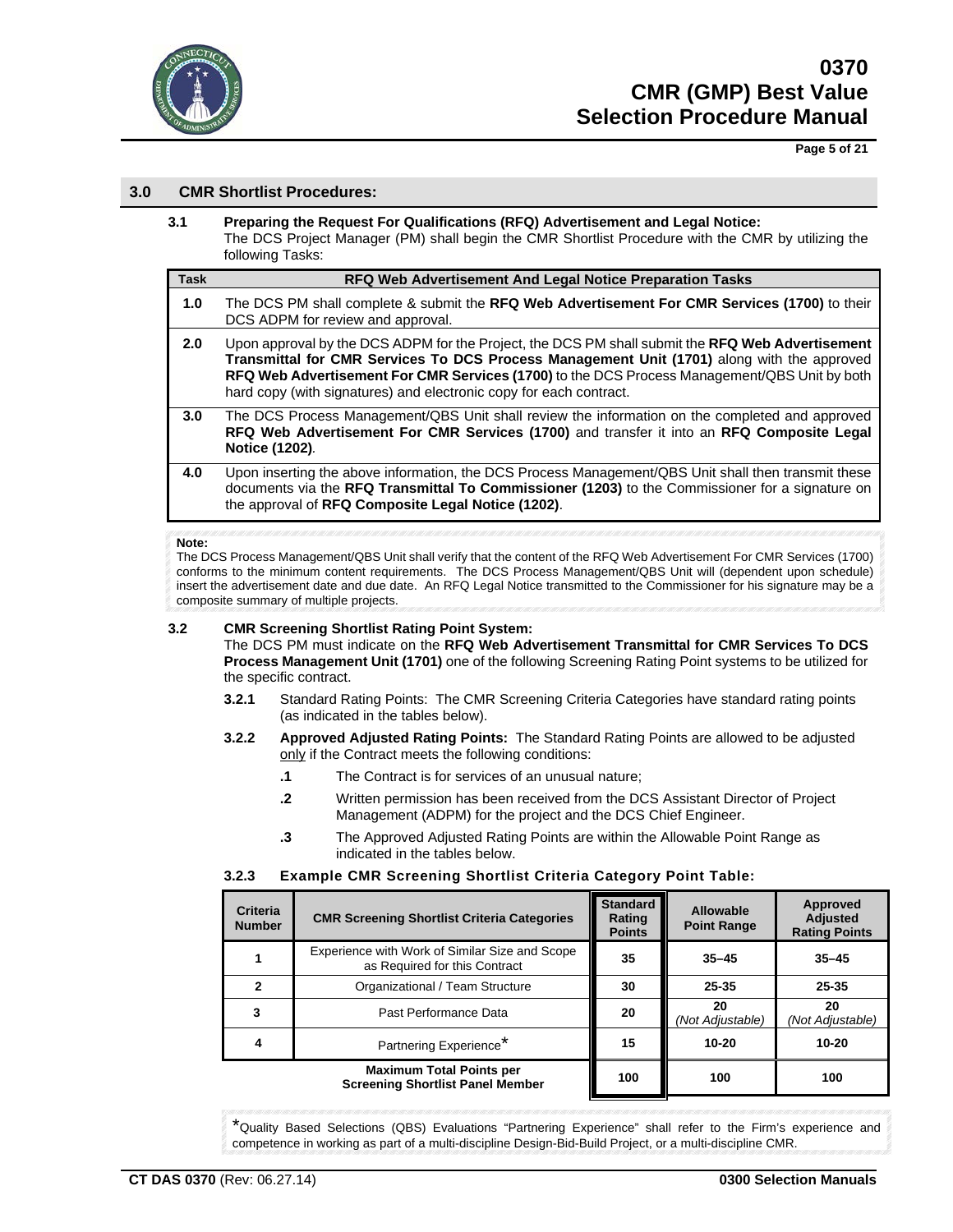

**Page 6 of 21**

| Criteria      | <b>CMR Screening Shortlist Criteria</b>                                         |            |           | <b>Standard Grade Point Values</b> |           |
|---------------|---------------------------------------------------------------------------------|------------|-----------|------------------------------------|-----------|
| <b>Number</b> | <b>Categories</b><br>(Standard Rating Points)                                   | $A = 100%$ | $B = 80%$ | $C = 60%$                          | $D = 0\%$ |
|               | Experience with Work of Similar Size<br>and Scope as Required for this Contract | 35         | 28        | 21                                 | 0         |
| $\mathbf{2}$  | Organizational / Team Structure<br>for this Contract                            | 30         | 24        | 18                                 | o         |
| 3             | Past Performance Data                                                           | 20         | 16        | 12                                 | 0         |
| 4             | Partnering Experience*                                                          | 15         | 12        | 9                                  | 0         |

#### **3.2.4 Example CMR Screening Shortlist Criteria Standard Point Value Calculations Table:**

**\***QBS Evaluations **"Partnering Experience"** shall refer to the CMR Proposer's experience and competence in working as part of a multi-discipline Design-Bid-Build Project, or a multi-discipline Construction Manager At-Risk Project.

### **3.2.5 Publication: RFQ Legal Notice (Newspaper):**

The **RFQ Web Advertisement for CMR Services (1700)** contains a statement that all **QBS Submittal Booklets for CMR Services** and all the requirements, attachments, etc. must be submitted at the designated location and the deadline for submitting an offer. Any **QBS Submittal Booklets for CMR Services** and Qualifications Based Selections (QBS) submittal material such as required supplements, attachments, etc. received after the scheduled deadline may result in the CMR's submittal being deemed deficient for this contract and their QBS submittal material may be not be considered for this contract and may be returned to the CMR. The CMR shall receive a **QBS Deficient Submittal Letter for CMR Services (1721).**

### **3.2.6 Posting: Advertisements On State Websites**

In accordance with C.G.S. § 4e-13(c), and the DCS **RFQ Advertising Publication Standards(1205)**, the **RFQ Web Advertisement for CMR Services (1700)** shall be posted on the Connecticut Department of Administrative Services (CT DAS) "State Contracting Portal" Website. The CT DAS Website shall act as the single electronic portal for purposes of posting all contracting opportunities with state agencies in the executive branch and all higher education agencies and institutions. The **RFQ Web Advertisement for CMR Services (1700)** also shall be posted on the DCS Website and in accordance with C.G.S. § 4b-57(a) it shall be "inserted at least once in one or more newspapers having a circulation in each county in the state", which may post it on their respective Website(s). The **RFQ Web Advertisement for CMR Services (1700)** shall provide interested parties with a DCS Web link to the legal submittal requirements and instructions to obtain the requisite forms, including the affidavit forms.

| <b>State Advertisement Websites</b>               |                        |
|---------------------------------------------------|------------------------|
| <b>CT DAS Website:</b> (State Contracting Portal) | http://das.ct.gov/     |
| <b>DCS Website:</b>                               | http://www.ct.gov/dcs/ |

### **3.2.7 QBS Submittal Booklet Requirements for CMR Services (1712):**

Interested CMR's shall send their **QBS Submittal Booklets for CMR Services** to the DCS Process Management/QBS Unit as specified in the **RFQ Web Advertisement for CMR Services (1700)** and as stated in **QBS Submittal Booklet Requirements for CMR Services (1712)**.

Each CMR must comply with all submittal requirements, as described in the **RFQ Web Advertisement for CMR Services (1700)** and the **QBS Submittal Booklet Requirements for CMR Services (1712).**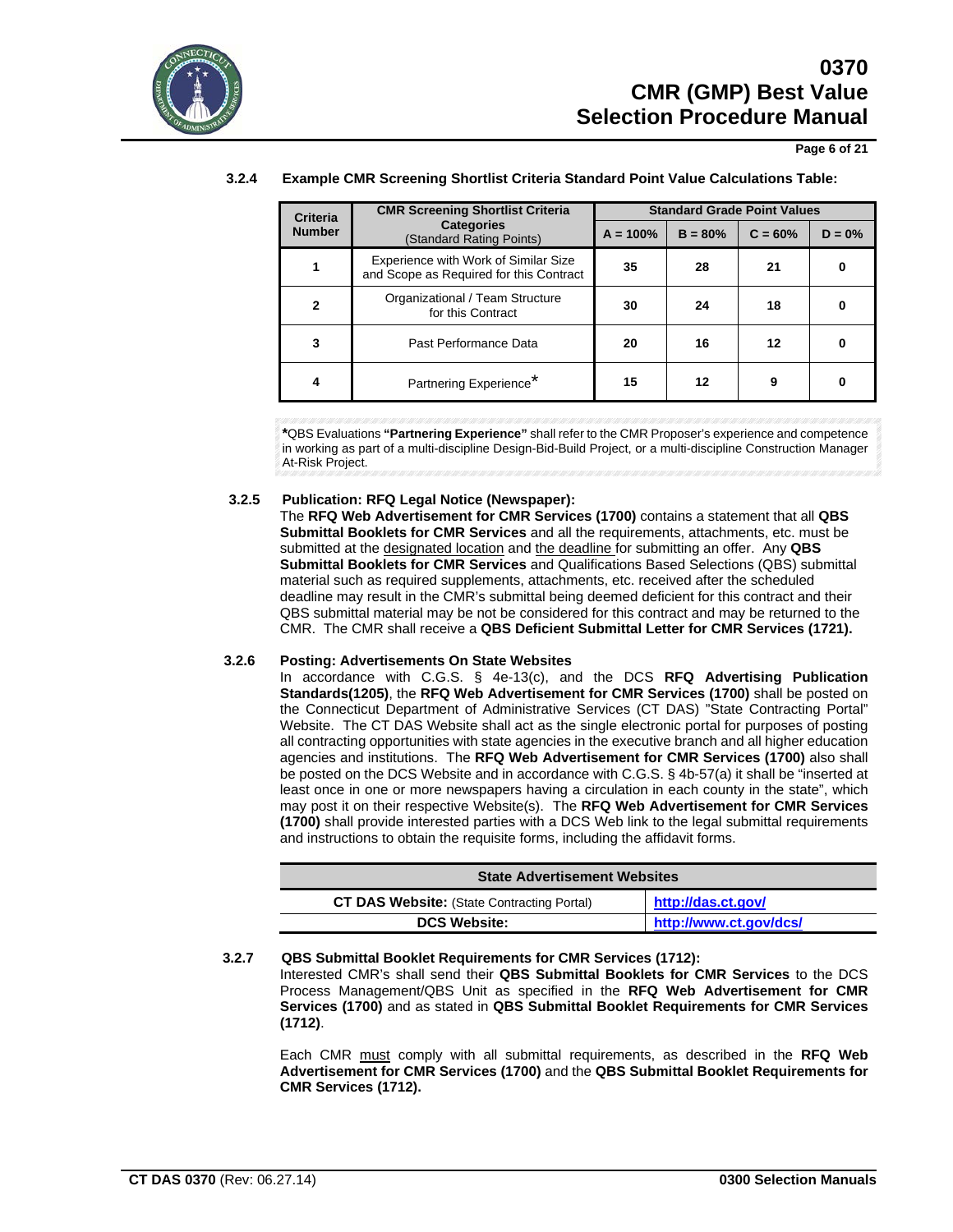

**Page 7 of 21**

## **3.2.8 Example QBS Submittal Booklets for CMR Services:**

The requirements for **QBS Submittal Booklets for CMR Services** shall include, but not be limited to, the following:

|                 | <b>QBS Submittal Booklet Requirements for CMR Services</b>                                 |                                                                                   |  |
|-----------------|--------------------------------------------------------------------------------------------|-----------------------------------------------------------------------------------|--|
| <b>Division</b> | <b>Division Title</b>                                                                      | <b>Document Name</b>                                                              |  |
|                 | <b>Table of Contents</b>                                                                   |                                                                                   |  |
|                 | <b>CMR Letter of Interest</b>                                                              |                                                                                   |  |
| 3               | <b>QBS Email Registration for CMR Services</b>                                             | <b>QBS Email Registration for</b><br><b>CMR Services (1711)</b>                   |  |
| 4               | CT DAS Prequalification Certificate, Update<br>Certificate, And Major Contractor's License |                                                                                   |  |
| 5               | <b>Affidavits &amp; Certifications Requirements</b>                                        |                                                                                   |  |
| 6               | QBS Screening Shortlist Questionnaire for<br><b>CMR Services</b>                           | <b>QBS Screening Shortlist</b><br><b>Questionnaire for CMR</b><br>Services (1713) |  |
|                 | <b>CMR Organizational Charts</b>                                                           |                                                                                   |  |
|                 | <b>CMR Key Personnel Resumes</b>                                                           |                                                                                   |  |

**3.2.9 Review of the QBS Submittal Booklets for CMR Services: Reasons For A Deficient Submittal Designation:**

All **QBS Submittal Booklets for CMR Services** shall be reviewed by the DCS Process Management/QBS Unit for compliance with the **RFQ Web Advertisement for CMR Services (1700)** and **QBS Submittal Booklet Requirements for CMR Services (1712)**. All **QBS Submittal Booklets for CMR Services** must be submitted at the designated location by the deadline. Any **QBS Submittal Booklets for CMR Services** received after the scheduled closing time will be returned to the CMR and will **not** be reviewed. There will be **no exceptions**.

CMR's who fail to submit the **QBS Submittal Booklet for CMR Services** with all of required information or do not submit this information in the specified format at the designated location by the deadline will be deemed a "Deficient Submittal" for this contract and receive a **QBS Deficient Submittal Letter for CMR Services (1721).** The reasons include but are not limited to the following:

| <b>Reasons For A Deficient QBS CMR Submittal Designation</b>      |
|-------------------------------------------------------------------|
| <b>QBS Submittal Booklet for CMR Services: Late Submission.</b>   |
| <b>QBS Submittal Booklet for CMR Services: Format Deficiency.</b> |
| No Booklet                                                        |

**Note:**

QBS Submittal Booklets for CMR Services and submittal material can be deemed a "Deficient Submittal" at any point during the Selection process.

## **3.2.10 Review of the QBS Submittal Booklets for CMR Services: Reasons For An Ineligibility Designation:**

CMR's deemed "Ineligible" shall receive a **QBS Not Eligible Letter for CMR Services (1722).** The reasons a CMR may be deemed "Ineligible" for a specific project include, but are not limited to, the following.

| <b>Reasons For An Ineligibility Designation</b>                                   |
|-----------------------------------------------------------------------------------|
| CMR Firm currently holds two (2) CMR Contracts with DCS                           |
| Affidavits not submitted or correctly completed as per website page instructions. |
| CMR is not properly licensed in the State (as applicable).                        |
| CMR cannot obtain required bonding.                                               |
| CMR is not properly insured (as applicable).                                      |
| CMR has been disqualified.                                                        |
|                                                                                   |

**Note:**

A CMR can be found not eligible at any point during the Selection process.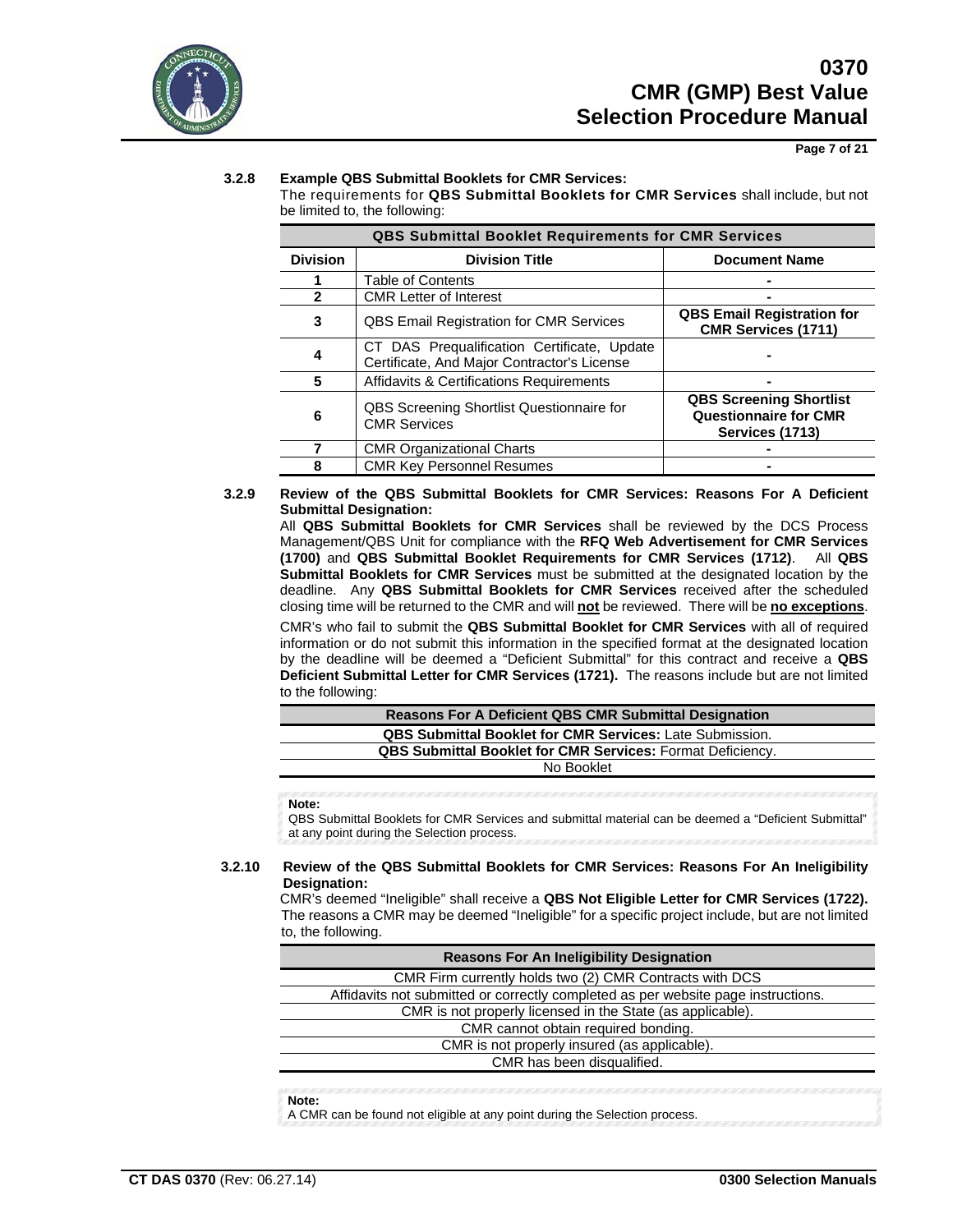

#### **Page 8 of 21**

### **3.2.11 Review of the QBS Submittal Booklets for CMR Services Not-Responsive Designation:**

Failure to submit **QBS Submittal Booklets for CMR Services** (including required affidavits and certifications) by the published Deadline, with the required contents and format, and at the designated location, may result in the CMR Proposer being deemed Not Responsive for consideration on this Contract.

### **3.2.12 CMR Screening Shortlist Panel Members:**

### **.1 Composition of CMR Screening Shortlist Panel Members:**

For each contract, there shall be a separate Screening Panel and a separate Selection Panel of five (5) voting members each. Each Screening Panel member shall receive a **Screening Shortlist Panelist Notification for CMR Services (1728).** The DCS Screening Panel Chair shall be a non-Project related DCS Project Manager (PM) assigned to the screening panel via the random Selection procedure by the DCS Process Management/QBS Unit (or his/her substitute).

### **.2 Connecticut Health and Education Facilities Authority (CHEFA) Projects:**

There shall be established within the Department of Administrative Services, Division of Construction Services, a Connecticut Health and Education Facilities Authority (CHEFA) Panel for CHEFA Funded Projects which shall consist of five (5) members. Three (3) of such members shall be appointed by the Commissioner of Department of Administrative Services, shall serve only for deliberations involving the project for which such members are appointed and shall be current employees of the Department of Administrative Services. The remaining members shall be appointed by the head or acting head of the user agency and shall serve only for deliberations involving the project for which such members are appointed.

#### **3.2.13 CMR Screening Shortlist Panel Meeting: Screening Shortlist Panel Members Responsibilities:**

### **.1 Mandatory Screening Shortlist Panel Meeting:**

There will be a mandatory Screening Shortlist Panel meeting for all Screening Shortlist Panel members that will be coordinated and facilitated by the DCS Project Manager.

#### **NOTES:**

- **1.** The DCS Project Manager will only serve as a facilitator for **Task #1** of the screening panel meeting, but is not a voting member.
- **2.** The DCS Project Manager must leave the Screening Panel Meeting at the conclusion of **Task # 1.**
- **3.** The DCS Process Management/QBS Unit shall designate the Screening Panel Chair.
- **4.** If any member of the Screening is absent from the Screening Panel Meeting they must complete their score sheet and submit it to the DCS Process Management/QBS Unit as soon as possible.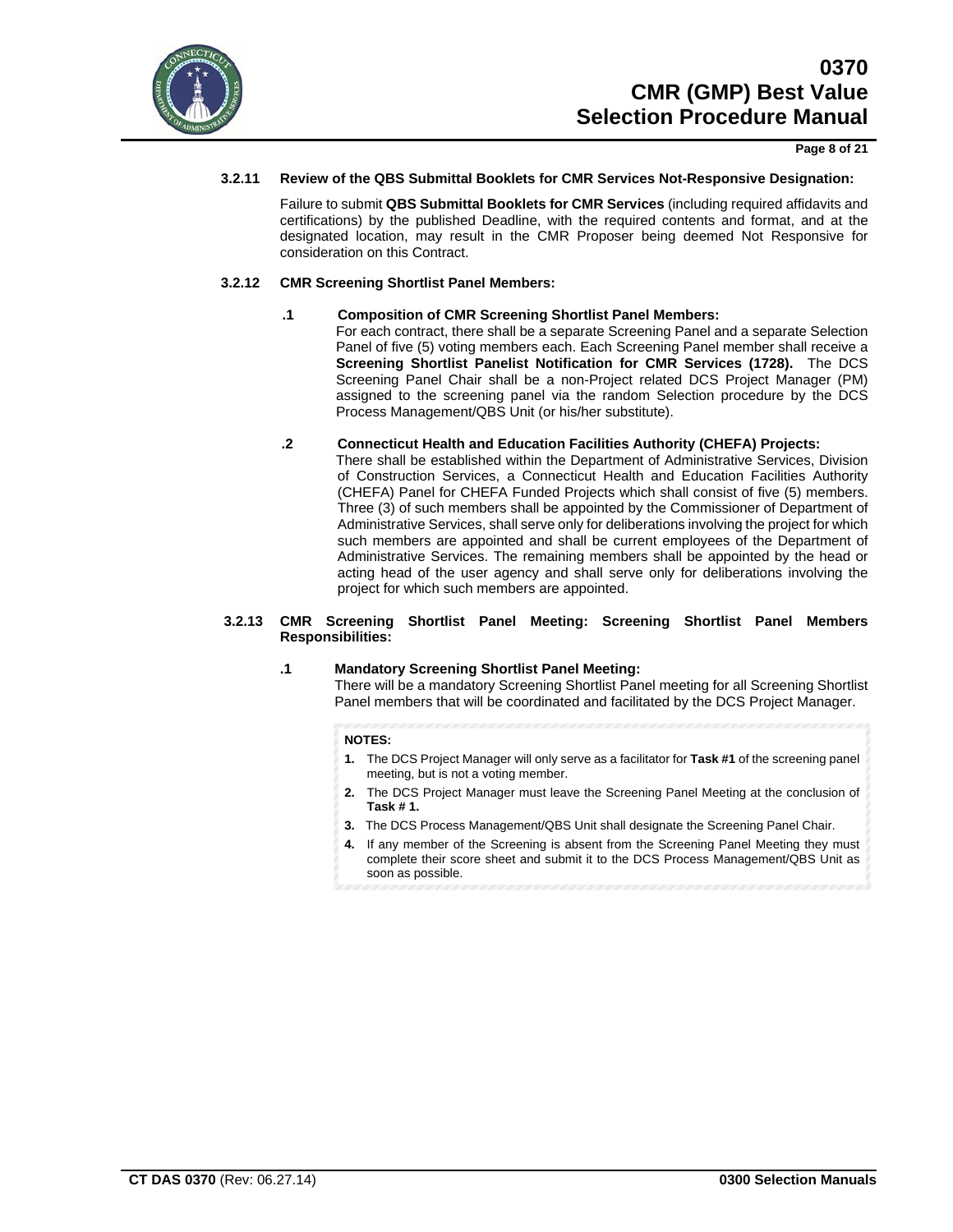

**Page 9 of 21**

## **.2 CMR Screening Shortlist Panel Tasks:**

At the Mandatory Screening Shortlist Meeting the Screening Shortlist Panel Members shall have the responsibility to accomplish the following tasks:

|               | Task No. 1 - Overview of Screening Shortlist Procedures:                                                                                                                             |
|---------------|--------------------------------------------------------------------------------------------------------------------------------------------------------------------------------------|
| 1.0           | Project Specific Information                                                                                                                                                         |
|               | (Overview by the DCS PM or Chair and User Agency Representative).                                                                                                                    |
| 2.0           | Any Unique Or Technical Issues                                                                                                                                                       |
|               | (Overview by the DCS PM or Chair and/or Applicable Expert).                                                                                                                          |
| 3.0           | <b>Screening Shortlist Panelist Rating Sheet for CMR Services (1735)</b>                                                                                                             |
|               | (Overview by a DCS Process Management/QBS Unit Staff Member).                                                                                                                        |
| 4.0           | <b>Screening Shortlist Evaluation Guide for CMR Services (1736)</b>                                                                                                                  |
|               | (Overview by a DCS Process Management/QBS Unit Staff Member).                                                                                                                        |
|               | Task No. 2 - Review All Of The Following Screening Documents:                                                                                                                        |
| 1.0           | RFQ Web Advertisement for CMR Services (1700) (Overview by a DCS Process<br>Management/QBS Unit Staff Member).                                                                       |
| 2.0           | QBS Submittal Booklets for CMR Services (Overview by a DCS Process<br>Management/QBS Unit Staff Member).                                                                             |
| 3.0           | <b>QBS Screening Shortlist Questionnaire for CMR Services (1713)</b>                                                                                                                 |
| 4.0           | <b>Screening Phone Reference Documentation for CMR Services (1732)</b>                                                                                                               |
| <b>NOTES:</b> |                                                                                                                                                                                      |
| 1.            | The DCS Process Management/QBS Unit Staff Member may leave the screening panel meeting after                                                                                         |
|               | delivering the screening documents and must not be participate during Task #2.<br>2. None of the above screening documents shall be allowed to be removed from DCS for review at any |
|               | time prior to or during the screening stage without the approval of the DCS Process                                                                                                  |
|               | Management/QBS Unit Selection Administrator.                                                                                                                                         |
|               | Task No. 3 - Evaluate/Rate All Submittals:                                                                                                                                           |
|               |                                                                                                                                                                                      |
| 1.0           | Screening Shortlist Panel Members shall utilize the Screening Shortlist Panelist<br>Rating Sheet for CMR Services (1735) (and the Screening Shortlist Evaluation                     |
|               | Guide for CMR Services (1736) to rate the Screening Criteria for all submittals.                                                                                                     |
| <b>NOTES:</b> |                                                                                                                                                                                      |
| 1.            | Panel members must rate the submittal qualifications of each individual CMR against the screening                                                                                    |
| 2.            | guideline rating criteria (point values modified as applicable).<br>Panel members must not rate individual submittal qualifications in comparison to each other.                     |
|               |                                                                                                                                                                                      |
|               | Task No. 4 - Conclusion of Screening Shortlist Panel:                                                                                                                                |
| 1.0           | <b>Collect the Screening Shortlist Panel Member Rating Sheets:</b>                                                                                                                   |
|               | The DCS Screening Shortlist Panel Chair shall collect each Screening Shortlist<br>Panelist Rating Sheet for CMR Services (1735) from each panel member for                           |
| 2.0           | computation by the DCS Process Management/QBS Unit.<br><b>Compute The Final Scores:</b>                                                                                              |
|               | A member of the DCS Process Management/QBS Unit staff shall compute the final<br>scores of each CMR.                                                                                 |
| 3.0           | <b>Computation Verification:</b>                                                                                                                                                     |
|               | Another member of the DCS Process Management/QBS Unit staff, not involved in                                                                                                         |
|               | the original screening computation, shall independently check the original screening                                                                                                 |
|               | computation for accuracy. The completed Screening Shortlist Ratings Calculation<br>Spreadsheet for CMR Services (1738) shall be signed by both DCS Process                           |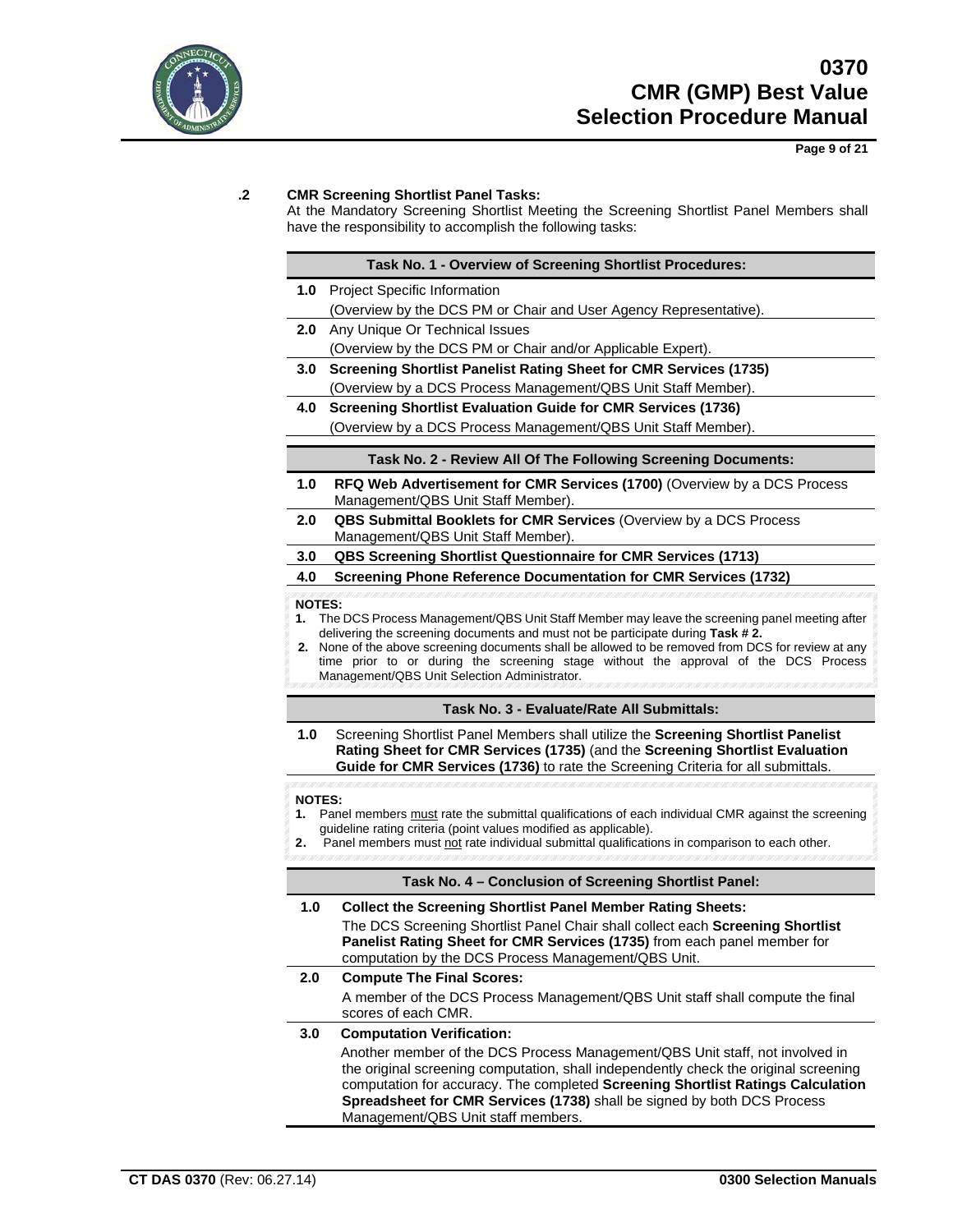

## **3.2.14 CMR Screening Shortlist Records:**

Securely bound copies of all CMR QBS Submittal Booklets reviewed by the Screening Shortlist Panel shall be returned to the DCS Process Management/QBS Unit. All documents and the **Selection Records Checklist (1298)** will be filed with the DCS Process Management/QBS Unit. Three (3) ring binder copies of **QBS Submittal Booklets for CMR Services** shall be forwarded to the assigned DCS Project Manager and filed with the Team file.

**.1** All rating information shall be treated as confidential and **is not releasable** until final contract signing and approval by the Office of the Attorney General. Upon execution of the contract, other CMR's may request a copy of the **Screening Shortlist Panelist Rating Sheets for CMR Services (1735)** (DCS Process Management/QBS Unit).

### **3.2.15 Deficient Submittal Notification:**

The DCS Process Management/QBS Unit shall send a **QBS Deficient Submittal Letter for CMR Services (1721)** (mail, fax or email) to CMR's containing the reason(s) why their submittal was deemed deficient.

### **3.2.16 Not Shortlisted Notification**

The DCS Process Management/QBS Unit shall send a **QBS Not Shortlisted Notification for CMR Services (1740)** (mail, fax or email) to CMR's notifying them that they have not been shortlisted for this Contract. The letter shall offer the CMR an opportunity for a debriefing once the final contract is negotiated and signed.

### **3.2.17 Debriefing**

All CMR's not Shortlisted that wish to obtain feedback on their initial **QBS Submittal Booklets for CMR Services** submitted for this Contract may contact the DCS Process Management/QBS Unit and arrange for a debriefing.

**NOTE:** Debriefings shall **NOT** occur prior to the execution and signing of the CMR Contract for this Project.

## **4.0 CMR Request for Proposals (RFP):**

After all of the CMR's firms that were not Shortlisted have been officially notified then the DCS PM shall prepare a **CMR Request For Proposals (RFP)** to be sent to each of the Shortlisted CMR's notifying them of the specific Date / Time / Location that the CMR RFP is available. Each CMR RFP is comprised of the following

### **4.1 CMR RFP Project Information and Components:**

The CMR RFP contains the following Project Information and Qualitative Criteria Component Submittal Requirements:

### **CMR Request For Proposals (RFP) :** (Examples)

## **CMR RFP Project Information:**

- **1.** Proposed Key Milestone Schedule;
- **2.** Cost of the Work Budget;
- **3.** Proposed Contract Time in Calendar Days;<br>**4.** Project Narrative(s) / Description(s):
- **4.** Project Narrative(s) / Description(s);
- **5.** A/E Design Phase Documents.<br>**6.** CMR RFP Evaluation Procedur
- **6.** CMR RFP Evaluation Procedure;<br>**7.** CMR Agreement (example):
- **7.** CMR Agreement (example);
- **8.** General Conditions CMR (example).

### **CMR Qualitative Criteria Components Submittal Requirements:**

- **1.** Resubmittal of (CMR) QBS Submittal Booklet;
- **2.** CMR Experience;
- **3.** CMR's Project Organization, Personnel Experience and Qualifications;
- **4.** CMR's Project Approach and Project Plan;
- **5.** CMR's Past Performance on CMR Projects;
- **6** CMR's Safety Plan and Safety Record;
- **7.** CMR Qualitative Criteria Narrative Requirements.

### **Sealed Cost Components Proposal Submittal** Requirements**:**

- **1.** CMR Cost Proposal Form;
- **2.** Cost Proposal Worksheet.

**Note:** All Listed Material May Not Apply To Every CMR RFP Or May Become Applicable At A Later Date.

**.**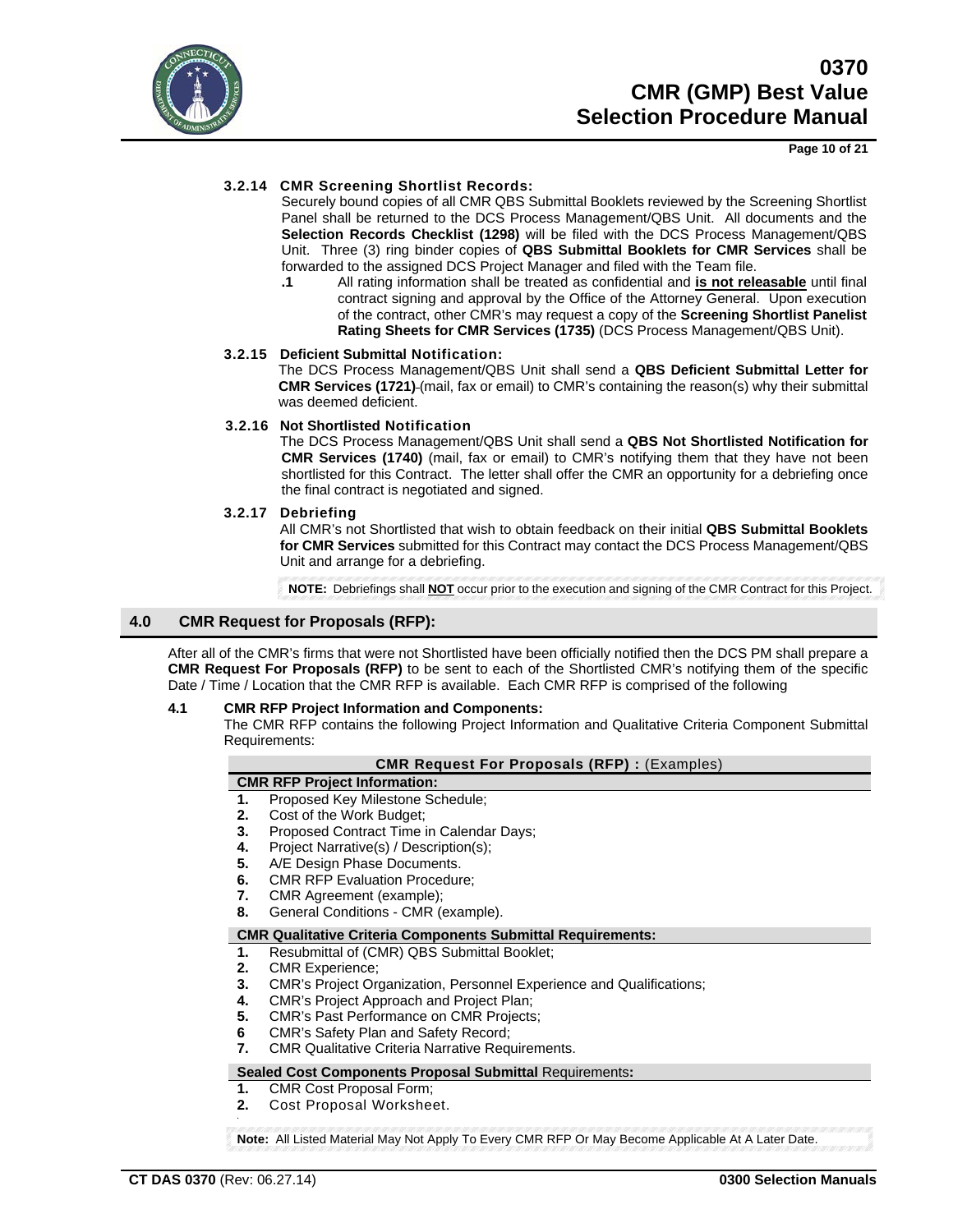

**Page 11 of 21**

## **5.0 CMR Best Value Based Selection Procedure:**

The CMR Selection Procedure utilizes a three (3) step "Best Value Based Selection" Procedure.

- **5.1 Step 1: CMR Selection Presentations and Evaluation of CMR Qualitative Criteria Components Submittals.**
- **5.2 Step 2: Public Opening of the CMR Sealed Cost Components Proposal Submittals.**
- **5.3 Step 3: Best Value Calculation of the CMR Qualitative Criteria Components Submittals and Sealed Cost Components Proposal Submittals.**

### **6.0 Step 1: CMR Selection Presentations and Evaluation of CMR Qualitative Criteria Components Submittals:**

#### **6.1 CMR RFP Selection Panel Members:**

In accordance with the Connecticut General Statutes there shall be established within the Department of Administrative Services, RFP Selection Panels. Each RFP Selection Panel member shall receive a **RFP Selection Panelist Notification for CMR Services (1752)**. The RFP Selection Panels shall consist of five (5) members, four (4) of such members shall be appointed by the Commissioner of the Department of Administrative Services, shall serve only for deliberations involving the project for which such members are appointed, and shall be current or retired employees of the Department of Administrative Services. The remaining member shall be appointed by the head or acting head of the user agency and shall serve only for deliberations involving the project for which such member is appointed.

#### **6.1.1 Connecticut Health and Education Facilities Authority (CHEFA) Funded Projects:**

In accordance with the Connecticut General Statutes there shall be established within the Department of Administrative Services a Connecticut Health and Education Facilities Authority (CHEFA) Panel for CHEFA Funded Projects which shall consist of five (5) members. Three (3) of such members shall be appointed by the Commissioner of the Department of Administrative Services, shall serve only for deliberations involving the project for which such members are appointed and shall be current employees of the Department of Administrative Services. The remaining members shall be appointed by the head or acting head of the user agency and shall serve only for deliberations involving the project for which such members are appointed.

#### **6.2 Mandatory Pre-Selection - CMR Proposal Review Meeting:**

Prior to the Selection there will be a Mandatory CMR Proposal Review Meeting of the Selection Panel Members to review the Qualitative Criteria Components of each CMR's RFP Proposal that will be coordinated and facilitated by the DCS Project Manager.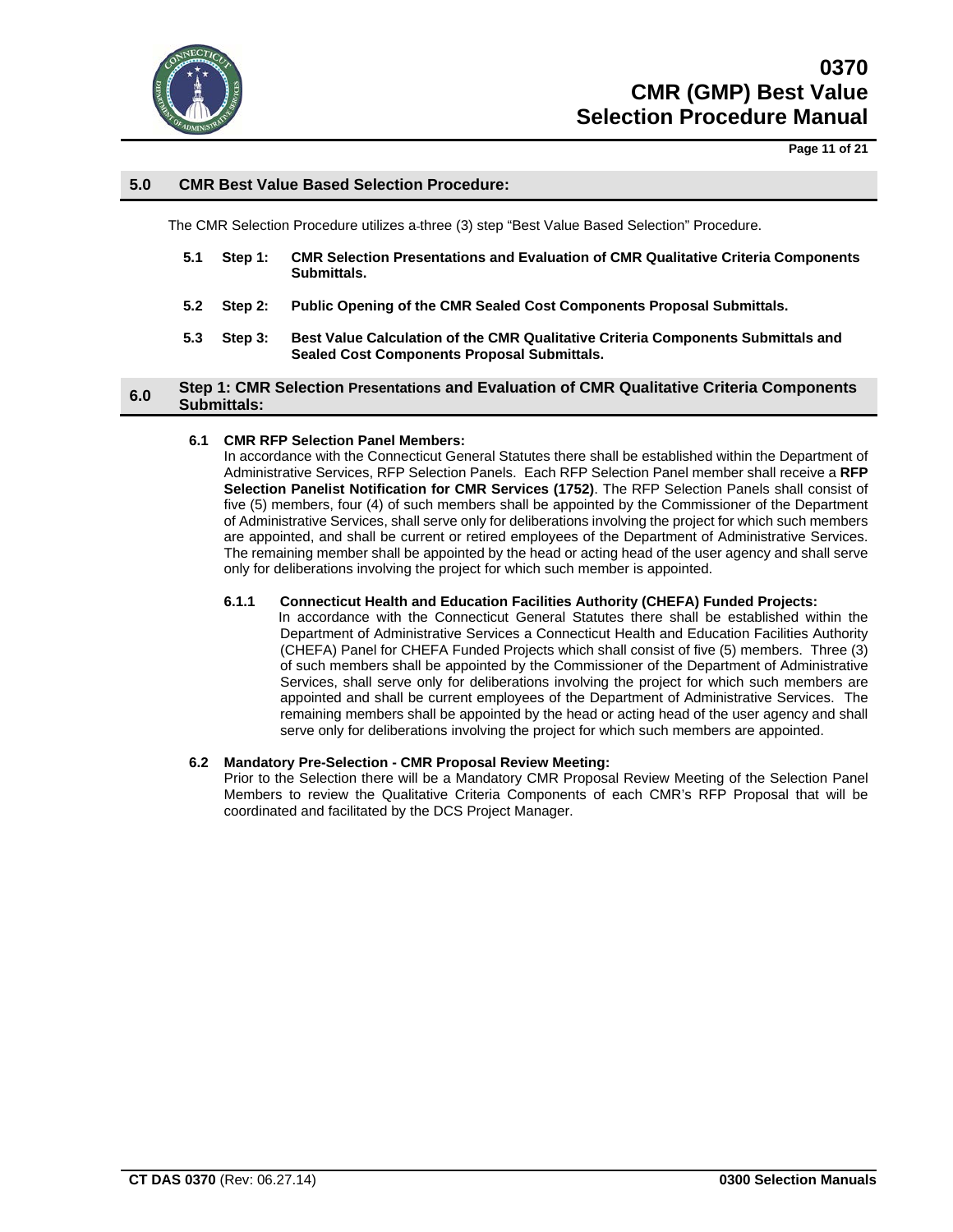

**Page 12 of 21**

### **6.2.1 CMR Proposal Qualitative Criteria Components Review Checklist:**

At the Pre-Selection - CMR Proposal Review Meeting the Panel Members shall have the responsibility to review all of following information from the **RFP Review Guidelines & Checklist for CMR Services (1760).**

## **Example**

**CMR Proposal Qualitative Criteria Components Review Checklist:** The Selection Panel Members shall review each of the following Tabs of each *CMR's QBS Submittal Booklet* for Compliance.

#### **Step 1 Review the Following:**

#### **Division 2: CMR Letter of Interest:**

The CMR's Letter of Interest explains why their Firm and their proposed team have the qualifications and past performance to be selected for this specific contract.

#### **Division 4: DAS Prequalification Certificate and DCP Major Contractor's License:**

- Verify that the CMR has submitted a DAS Prequalification Certificate and a DAS Update Certificate for the DAS Contractor Prequalification Classification for **Construction Manager At-Risk (Group A)**.
- Verify that the CMR has submitted a Connecticut Major Contractor's License issued by the Connecticut Department of Consumer Protection (DCP).

#### **Division 6: QBS Screening Shortlist Questionnaire for CMR Services:**

- Each prospective CMR must answer **all** of the following questions and provide **all** requested information, where applicable. Any prospective CMR failing to do so may be deemed to be not responsive and not responsible;
- Negative answers to all other questions will be considered "unsatisfactory";
- No answers to the following **six (6)** questions may cause the prospective CMR to be deemed **not** responsive.

| Question<br>$No.$ : | <b>Item Name</b>                                                                                                                                                                                                                                                                                                                                                                                                                                                                                                                                                          |
|---------------------|---------------------------------------------------------------------------------------------------------------------------------------------------------------------------------------------------------------------------------------------------------------------------------------------------------------------------------------------------------------------------------------------------------------------------------------------------------------------------------------------------------------------------------------------------------------------------|
| 1.                  | <b>Major Contractor's License:</b>                                                                                                                                                                                                                                                                                                                                                                                                                                                                                                                                        |
|                     | Has your firm's contractor's license ever been suspended or revoked by the Connecticut<br>Department of Consumer Protection?<br>YES $\Box$ . NO $\Box$ .                                                                                                                                                                                                                                                                                                                                                                                                                  |
| 2.                  | DAS Prequalification Certification & DAS Update Certificate:                                                                                                                                                                                                                                                                                                                                                                                                                                                                                                              |
|                     | Has your firm ever been deemed not Prequalified by DAS for a DAS Classification                                                                                                                                                                                                                                                                                                                                                                                                                                                                                           |
|                     | Construction Manager At-Risk (Group A)?<br>YES $\Box$ . No $\Box$ .                                                                                                                                                                                                                                                                                                                                                                                                                                                                                                       |
|                     |                                                                                                                                                                                                                                                                                                                                                                                                                                                                                                                                                                           |
| 3.                  | <b>Construction Management At Risk Experience:</b><br>(See the CMR's Phone Reference Documentation for the Projects listed in CMR's                                                                                                                                                                                                                                                                                                                                                                                                                                       |
|                     | Response to Question Number 3.)                                                                                                                                                                                                                                                                                                                                                                                                                                                                                                                                           |
|                     | Since 2000, has your firm completed and reached substantial completion on three (3) or<br>more projects in a urban, campus setting such as a higher educational institution,<br>medical center, or similar type of project having equal or greater size, complexity, and<br>construction dollar value of this project for which subcontractor bids are to be submitted.<br>The prospective CMR must have been the Construction Manager At-Risk for the<br>projects, which shall have been completed through competitive public bidding.<br>YES $\square$ . NO $\square$ . |
|                     | If yes, provide the following information on such projects. Provide the same information<br>for each project, a minimum of <b>three (3)</b> [maximum of five $(5)$ ] projects:                                                                                                                                                                                                                                                                                                                                                                                            |
|                     | <b>Note:</b> The DCS PM shall conduct the CMR's Phone Reference calls.                                                                                                                                                                                                                                                                                                                                                                                                                                                                                                    |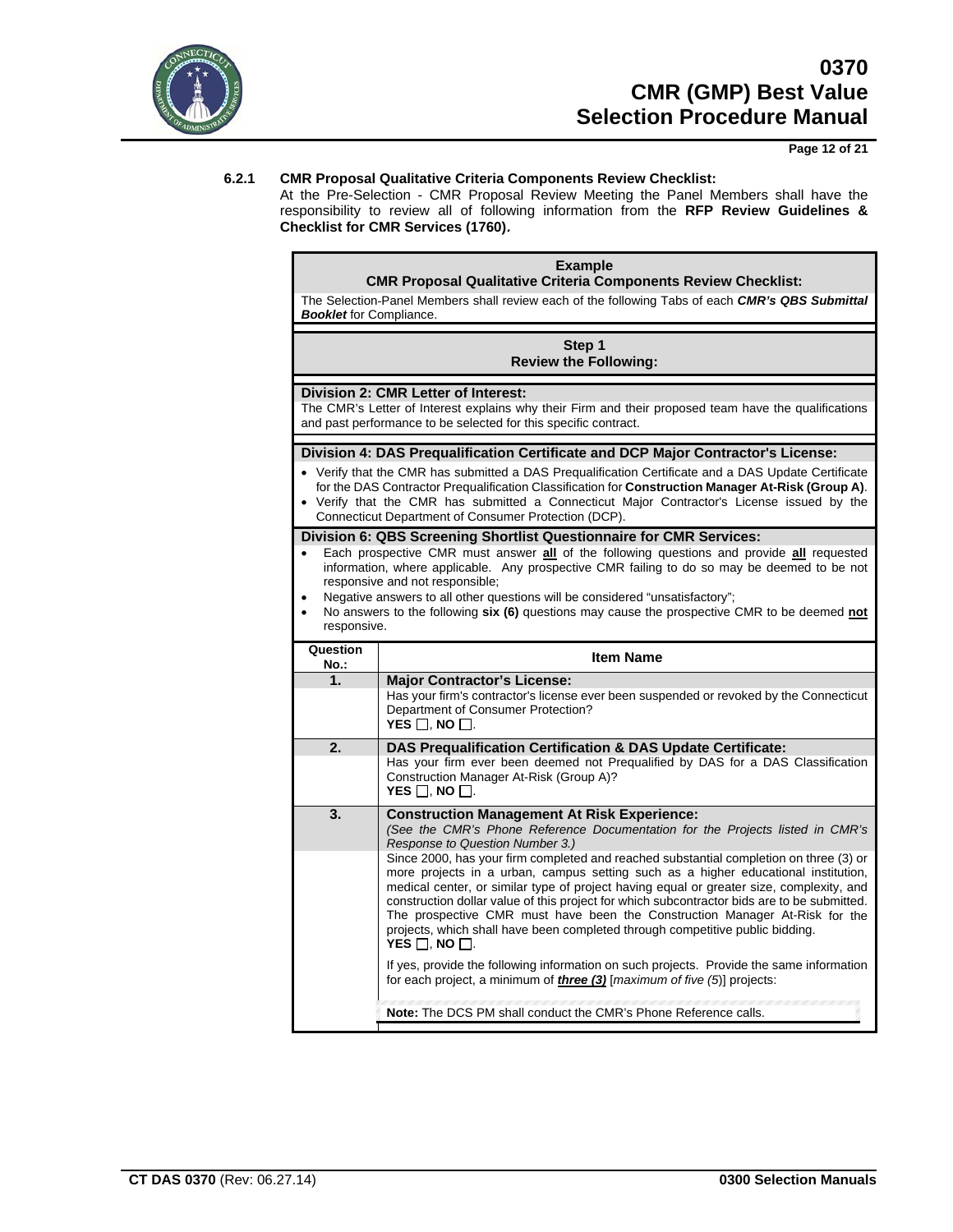

ř.

**Page 13 of 21**

## **6.2.1 CMR Proposal Qualitative Criteria Components Review Checklist:** (Continued)

| <b>Example</b><br><b>CMR Proposal Submittal Proposal Components Review Checklist:</b> |                                                                                                                                                                                                                                                                                                                                                                                                                                                                                                                                                                                                                                                                                                                                                                                                                                                                                                                                                                                                                                                                         |  |
|---------------------------------------------------------------------------------------|-------------------------------------------------------------------------------------------------------------------------------------------------------------------------------------------------------------------------------------------------------------------------------------------------------------------------------------------------------------------------------------------------------------------------------------------------------------------------------------------------------------------------------------------------------------------------------------------------------------------------------------------------------------------------------------------------------------------------------------------------------------------------------------------------------------------------------------------------------------------------------------------------------------------------------------------------------------------------------------------------------------------------------------------------------------------------|--|
| (Continued)                                                                           |                                                                                                                                                                                                                                                                                                                                                                                                                                                                                                                                                                                                                                                                                                                                                                                                                                                                                                                                                                                                                                                                         |  |
|                                                                                       | Division 6: QBS Screening Shortlist Questionnaire for CMR Services (Continued):                                                                                                                                                                                                                                                                                                                                                                                                                                                                                                                                                                                                                                                                                                                                                                                                                                                                                                                                                                                         |  |
| Question<br>No.:                                                                      | <b>Item Name</b>                                                                                                                                                                                                                                                                                                                                                                                                                                                                                                                                                                                                                                                                                                                                                                                                                                                                                                                                                                                                                                                        |  |
| 4.                                                                                    | Safety / Criminal;                                                                                                                                                                                                                                                                                                                                                                                                                                                                                                                                                                                                                                                                                                                                                                                                                                                                                                                                                                                                                                                      |  |
|                                                                                       | List all willful or serious violations of any Occupational Safety and Health Act<br>4.1<br>(OSHA) or of any standard, order or regulation promulgated pursuant to such act,<br>during the three year period preceding the CMR Screening Shortlisting for this<br>Project.                                                                                                                                                                                                                                                                                                                                                                                                                                                                                                                                                                                                                                                                                                                                                                                               |  |
|                                                                                       | 4.2<br>Has your organization had any criminal convictions related to the injury or death<br>of any employee in the three-year period preceding the CMR Screening<br>Shortlisting for this project?<br>YES $\Box$ , NO $\Box$                                                                                                                                                                                                                                                                                                                                                                                                                                                                                                                                                                                                                                                                                                                                                                                                                                            |  |
|                                                                                       | Does your firm have a written injury and illness prevention program?<br>4.3<br>YES $\square$ , no $\square$ .                                                                                                                                                                                                                                                                                                                                                                                                                                                                                                                                                                                                                                                                                                                                                                                                                                                                                                                                                           |  |
|                                                                                       | Will your firm have personnel permanently assigned to safety on this project?<br>4.4<br>YES $\Box$ . No $\Box$ .                                                                                                                                                                                                                                                                                                                                                                                                                                                                                                                                                                                                                                                                                                                                                                                                                                                                                                                                                        |  |
|                                                                                       | If yes, state the names of all such personnel who will be assigned and individually<br>list their specific duties (if necessary, list additional names in Section 11<br>Prospective CMR Comments, in this Questionnaire):                                                                                                                                                                                                                                                                                                                                                                                                                                                                                                                                                                                                                                                                                                                                                                                                                                               |  |
| 5.                                                                                    | Surety/contracts taken over by surety or unable to obtain bonding;                                                                                                                                                                                                                                                                                                                                                                                                                                                                                                                                                                                                                                                                                                                                                                                                                                                                                                                                                                                                      |  |
| Question<br>No.:                                                                      | <b>Item Name</b>                                                                                                                                                                                                                                                                                                                                                                                                                                                                                                                                                                                                                                                                                                                                                                                                                                                                                                                                                                                                                                                        |  |
| 6.                                                                                    | Insurance.                                                                                                                                                                                                                                                                                                                                                                                                                                                                                                                                                                                                                                                                                                                                                                                                                                                                                                                                                                                                                                                              |  |
|                                                                                       | Is your firm able to obtain the following insurance in the limits stated? (See Article 36 of<br>the General Conditions of the Contract for Construction, Department of Construction<br>Services, State of Connecticut.)<br>Commercial General Liability: Including Bodily Injury and Property Damage.<br>6.1.<br>Policy must include: Explosion, Collapse and Underground Hazards; Completed<br>Operations Coverage; Contractual Liability. \$__________ each occurrence<br>annual aggregate.<br>\$<br>YES 冂. NO 冂.<br>Owner's and Contractor's Protective Liability: total limit of \$<br>6.2<br>for all<br>damages arising out of bodily injury or death of persons in any one accident or<br>occurrence and for all damages arising out of injury or destruction of property in<br>any one accident or occurrence and subject to a total (aggregate) limit of<br>for all damages arising out of bodily injury to or death of persons in<br>all accidents or occurrences and out of injury to or destruction of property during<br>the policy period.<br>YES ∐, NO ∐. |  |
|                                                                                       | Commercial Automobile Liability: Including Bodily Injury and Property<br>6.3<br>Damage (Owned, Hired and Non-Owned): A total limit of \$_<br>for all<br>damages arising out of bodily injuries to or death of all persons in any one<br>accident or occurrence and for all damages arising out of injury to or destruction<br>of property in any one accident or occurrence. In cases where an insurance<br>policy shows an aggregate limit as part of the automobile liability coverage, the<br>aggregate limit must be at least \$<br>YES 冂. NO 冂.<br>Workers' Compensation and Employer's Liability (as required<br>6.4<br>by<br>Connecticut Law) and Employers' Liability: Workers' Compensation and<br>Employer's Liability as required by Connecticut Law and employers' liability with<br>a limit of not less than \$____________ per occurrence, \$___________ disease policy<br>limit and \$ disease each employee.<br>YES $\Box$ , NO $\overline{\Box}$ .                                                                                                     |  |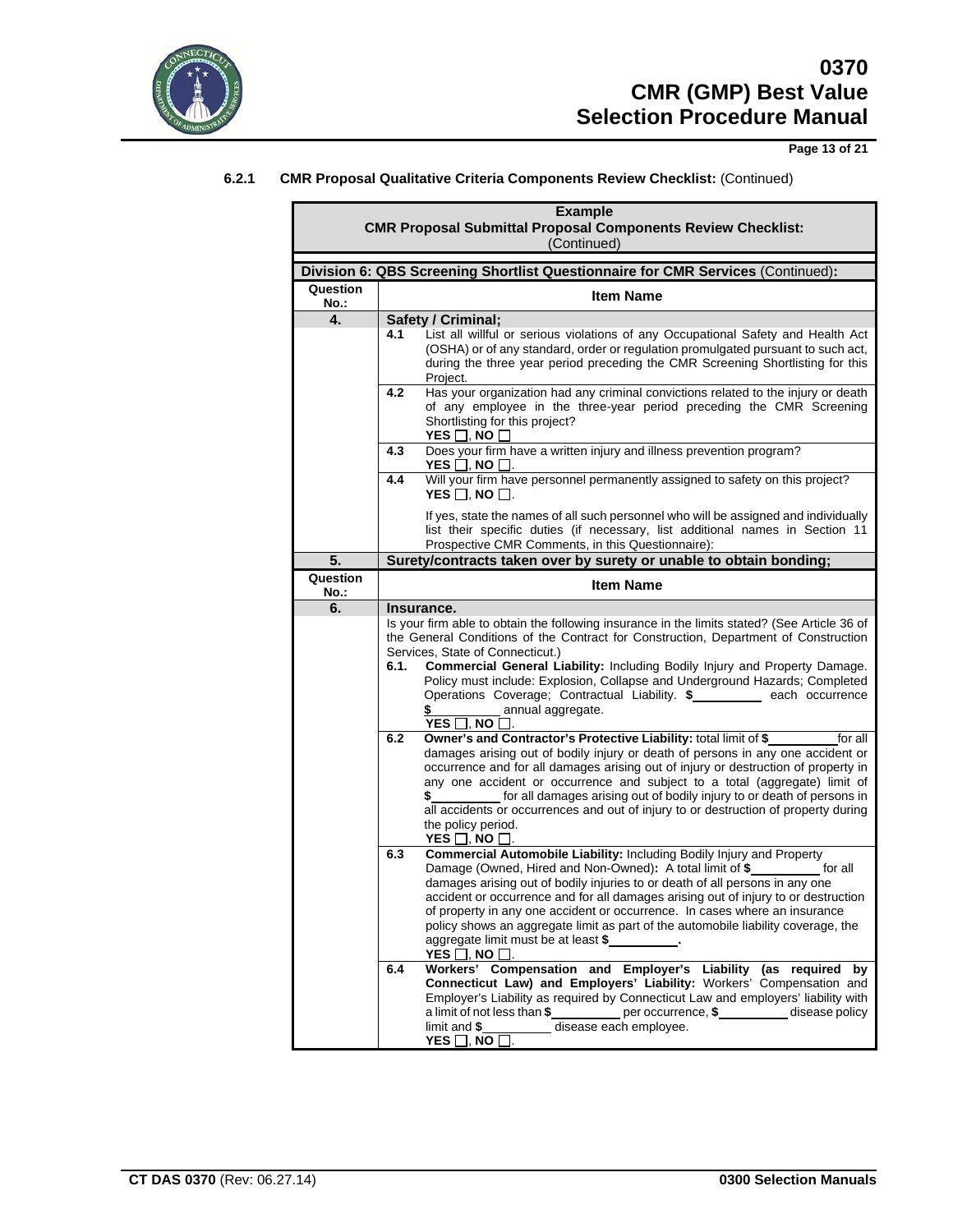

**Page 14 of 21**

|                  | <b>Example</b><br><b>CMR Proposal Submittal Proposal Components Review Checklist:</b><br>(Continued)                                                                                                                                                                                                                                                                        |
|------------------|-----------------------------------------------------------------------------------------------------------------------------------------------------------------------------------------------------------------------------------------------------------------------------------------------------------------------------------------------------------------------------|
|                  | Division 6: QBS Screening Shortlist Questionnaire for CMR Services (Continued):                                                                                                                                                                                                                                                                                             |
| Question<br>No.: | <b>Item Name</b>                                                                                                                                                                                                                                                                                                                                                            |
|                  | 6.5<br>Inland Marine/Transit Insurance. With respect to property with values in<br>$(\frac{2}{3}) which is rigid, haud, or$<br>excess of<br>situated at the site pending installation, the CMR shall maintain inland<br>marine/transit insurance provided the coverage is not afforded by a Builder's<br>Risk policy<br>YES $\Box$ , NO $\Box$                              |
|                  | Professional Services Liability. The CMR shall furnish evidence by way of a<br>6.6<br>certificate of insurance that it has obtained a professional services liability<br>insurance policy with<br>(\$) minimum coverage for<br>negligence and errors and omissions.<br>YES $\Box$ , NO $\Box$ .                                                                             |
|                  | Umbrella Liability Insurance: Umbrella liability insurance provides additional<br>6.7<br>coverage when the limits of insurance on an underlying policy or several different<br>underlying policies are exceeded in the amount of \$<br>YES $\Box$ , NO $\Box$ .                                                                                                             |
| Question         | <b>Item Name</b>                                                                                                                                                                                                                                                                                                                                                            |
| No.:<br>7.       | Claims History: (Information submitted for informational purposes only):                                                                                                                                                                                                                                                                                                    |
|                  |                                                                                                                                                                                                                                                                                                                                                                             |
| Question<br>No.: | <b>Item Name</b>                                                                                                                                                                                                                                                                                                                                                            |
| 8.               | <b>Affirmative Action:</b>                                                                                                                                                                                                                                                                                                                                                  |
|                  | Does your firm have a written affirmative action program for employment?<br>8.1<br>YES $\Box$ , NO $\Box$ .                                                                                                                                                                                                                                                                 |
|                  | If yes, provide a copy of the written program.<br>Does your firm have a written affirmative action program for the use of<br>8.2<br>subcontractors and suppliers that are Minority Business Enterprises (MBE's),<br>Woman Business Enterprises (WBEs), or Small Business Enterprises (SBE's)?<br>YES $\Box$ , NO $\Box$ .<br>If yes, provide a copy of the written program. |
| 9.               | <b>Quality Assurance/Quality Control:</b>                                                                                                                                                                                                                                                                                                                                   |
|                  | Does your firm have a written quality assurance program?<br>YES $\Box$ , NO $\Box$ .                                                                                                                                                                                                                                                                                        |
|                  |                                                                                                                                                                                                                                                                                                                                                                             |
|                  | If yes, provide a copy of the written program.                                                                                                                                                                                                                                                                                                                              |
| 10.              | Prior Disqualification: (Information submitted for informational purposes only)                                                                                                                                                                                                                                                                                             |
|                  | Has your firm ever been formally disqualified from performing work for the<br>10.1<br>State Of Connecticut?<br>YES $\Box$ , NO $\Box$ .                                                                                                                                                                                                                                     |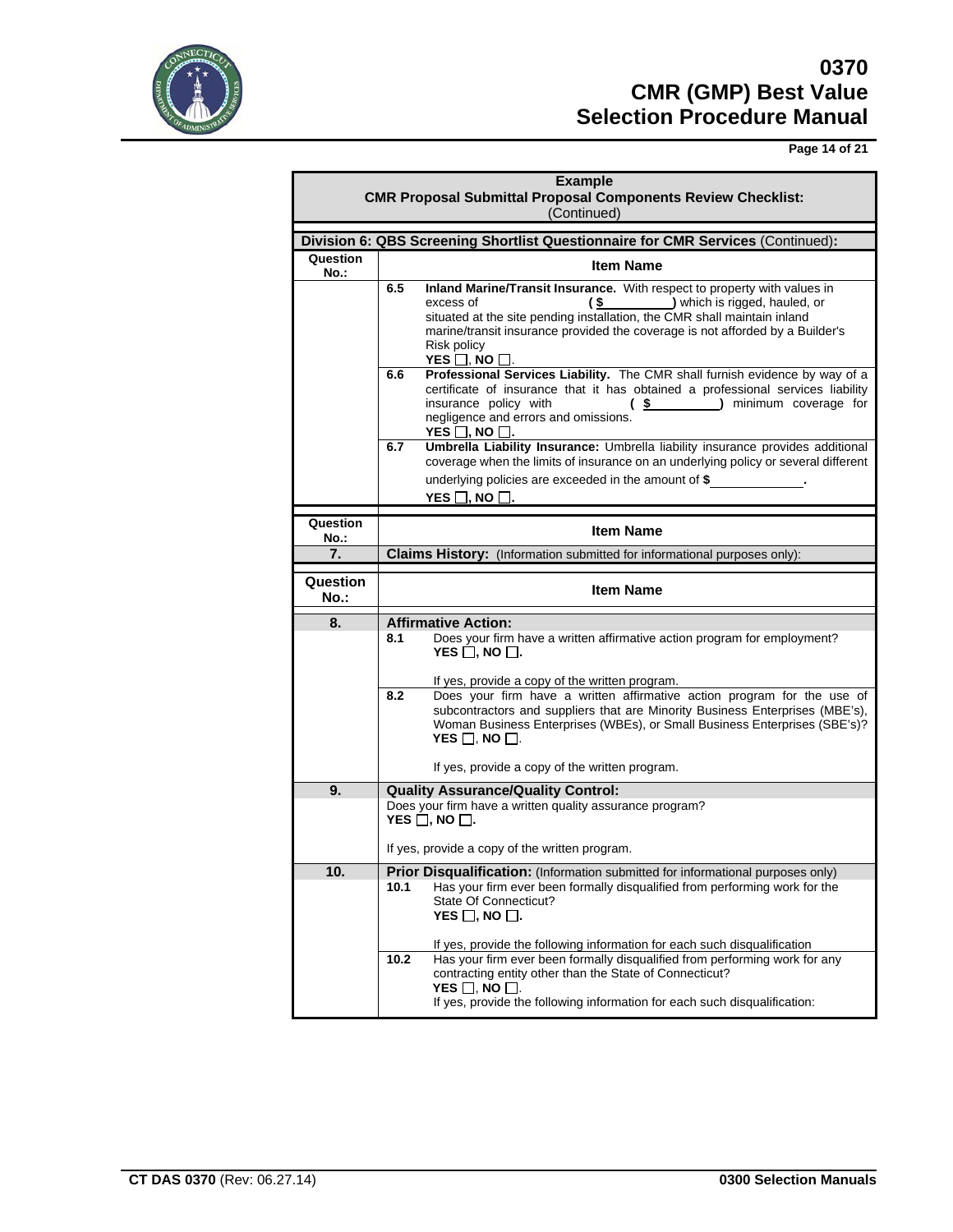

**Page 15 of 21**

| <b>Example</b><br><b>CMR Proposal Submittal Proposal Components Review Checklist:</b><br>(Continued) |                                                                                                                                                                                                                                                                                                                                                                                                                                                                                                                                                                                                                |                                                                                                                                                                                                                                                     |  |  |  |  |  |
|------------------------------------------------------------------------------------------------------|----------------------------------------------------------------------------------------------------------------------------------------------------------------------------------------------------------------------------------------------------------------------------------------------------------------------------------------------------------------------------------------------------------------------------------------------------------------------------------------------------------------------------------------------------------------------------------------------------------------|-----------------------------------------------------------------------------------------------------------------------------------------------------------------------------------------------------------------------------------------------------|--|--|--|--|--|
|                                                                                                      |                                                                                                                                                                                                                                                                                                                                                                                                                                                                                                                                                                                                                |                                                                                                                                                                                                                                                     |  |  |  |  |  |
|                                                                                                      | <b>Division 7: CMR Organization Chart:</b><br>7.1<br>Preconstruction Phase Scope of Services Organizational Chart: Submit a<br>proposed organizational chart the indicating the names and roles of Key<br>Personnel that shall provide Preconstruction Phase Scope of Services as<br>described in Section 00 54 13 Construction Management At Risk (CMR)<br>Preconstruction Phase Supplemental Scope of Services of the CMR RFP.                                                                                                                                                                               |                                                                                                                                                                                                                                                     |  |  |  |  |  |
|                                                                                                      | 7.2<br>Construction Phase Scope of Services Organizational Chart: Submit a<br>proposed organizational chart the indicating the names and roles of Key<br>Personnel that shall provide Construction Phase Scope of Services as<br>described in the following:<br>00 52 23 - Construction Management At Risk (CMR) Agreement, Article 2<br>- Construction Manager At-Risk Responsibilities;<br>• Exhibit B, CMR - GMP Cost Allocation Matrix;<br>· Section, 00 72 23, Division 00 General Conditions of the Contract for<br>Construction - CMR:<br>• Section, 01 10 00, Division 01, General Requirements - CMR. |                                                                                                                                                                                                                                                     |  |  |  |  |  |
|                                                                                                      |                                                                                                                                                                                                                                                                                                                                                                                                                                                                                                                                                                                                                | <b>Division 8 CMR Key Personnel Resumes</b>                                                                                                                                                                                                         |  |  |  |  |  |
|                                                                                                      | 8.1                                                                                                                                                                                                                                                                                                                                                                                                                                                                                                                                                                                                            | <b>CMR Preconstruction Phase Key Personnel Resumes: Attach resumes that</b><br>include the following information, for all CMR Key Personnel shown in the<br>Preconstruction Phase Scope of Services Organizational Chart required in<br>Division 7: |  |  |  |  |  |
|                                                                                                      |                                                                                                                                                                                                                                                                                                                                                                                                                                                                                                                                                                                                                | Position/Job Function Description;<br>8.1.1                                                                                                                                                                                                         |  |  |  |  |  |
|                                                                                                      |                                                                                                                                                                                                                                                                                                                                                                                                                                                                                                                                                                                                                | 8.1.2<br><b>Staff Member Name:</b>                                                                                                                                                                                                                  |  |  |  |  |  |
|                                                                                                      |                                                                                                                                                                                                                                                                                                                                                                                                                                                                                                                                                                                                                | <b>Staff Member Title:</b><br>8.1.3                                                                                                                                                                                                                 |  |  |  |  |  |
|                                                                                                      |                                                                                                                                                                                                                                                                                                                                                                                                                                                                                                                                                                                                                | 8.1.4<br>Years Employed By Your Firm;                                                                                                                                                                                                               |  |  |  |  |  |
|                                                                                                      |                                                                                                                                                                                                                                                                                                                                                                                                                                                                                                                                                                                                                | Years In Present Position/Job Function.<br>8.1.5                                                                                                                                                                                                    |  |  |  |  |  |
|                                                                                                      | 8.2                                                                                                                                                                                                                                                                                                                                                                                                                                                                                                                                                                                                            | <b>CMR Construction Phase Key Personnel Resumes:</b> Attach resumes that<br>include the following information, for all CMR Key Personnel shown in the<br>Construction Phase Scope of Services Organizational Chart required in<br>Division 7:       |  |  |  |  |  |
|                                                                                                      |                                                                                                                                                                                                                                                                                                                                                                                                                                                                                                                                                                                                                | 8.2.1<br>Position/Job Function Description;                                                                                                                                                                                                         |  |  |  |  |  |
|                                                                                                      |                                                                                                                                                                                                                                                                                                                                                                                                                                                                                                                                                                                                                |                                                                                                                                                                                                                                                     |  |  |  |  |  |
|                                                                                                      |                                                                                                                                                                                                                                                                                                                                                                                                                                                                                                                                                                                                                | 8.2.2<br><b>Staff Member Name:</b>                                                                                                                                                                                                                  |  |  |  |  |  |
|                                                                                                      |                                                                                                                                                                                                                                                                                                                                                                                                                                                                                                                                                                                                                | 8.2.3<br><b>Staff Member Title:</b>                                                                                                                                                                                                                 |  |  |  |  |  |
|                                                                                                      |                                                                                                                                                                                                                                                                                                                                                                                                                                                                                                                                                                                                                | 8.2.4<br>Years Employed By Your Firm;                                                                                                                                                                                                               |  |  |  |  |  |
|                                                                                                      |                                                                                                                                                                                                                                                                                                                                                                                                                                                                                                                                                                                                                | Years In Present Position/Job Function.<br>8.2.5                                                                                                                                                                                                    |  |  |  |  |  |
|                                                                                                      |                                                                                                                                                                                                                                                                                                                                                                                                                                                                                                                                                                                                                | Step 2<br><b>Review the Following:</b>                                                                                                                                                                                                              |  |  |  |  |  |
|                                                                                                      |                                                                                                                                                                                                                                                                                                                                                                                                                                                                                                                                                                                                                | <b>CMR Qualitative Criteria Narrative:</b>                                                                                                                                                                                                          |  |  |  |  |  |
|                                                                                                      |                                                                                                                                                                                                                                                                                                                                                                                                                                                                                                                                                                                                                | Read the CMR's Qualitative Criteria Narrative submitted in the CMR's Proposal Narrative three (3) to<br>six (6) for the following Qualitative Criteria Components:                                                                                  |  |  |  |  |  |
|                                                                                                      |                                                                                                                                                                                                                                                                                                                                                                                                                                                                                                                                                                                                                | Qualitative Criteria Components - Point Scoring Table Outline:                                                                                                                                                                                      |  |  |  |  |  |
|                                                                                                      |                                                                                                                                                                                                                                                                                                                                                                                                                                                                                                                                                                                                                | <b>Qualitative Criteria:</b>                                                                                                                                                                                                                        |  |  |  |  |  |
|                                                                                                      | 1.                                                                                                                                                                                                                                                                                                                                                                                                                                                                                                                                                                                                             | Experience.                                                                                                                                                                                                                                         |  |  |  |  |  |
|                                                                                                      | 2.                                                                                                                                                                                                                                                                                                                                                                                                                                                                                                                                                                                                             | Project Organization, Personnel Experience and Qualifications.                                                                                                                                                                                      |  |  |  |  |  |
|                                                                                                      | 3.                                                                                                                                                                                                                                                                                                                                                                                                                                                                                                                                                                                                             | Project Approach and Preliminary Project Plan.                                                                                                                                                                                                      |  |  |  |  |  |
|                                                                                                      | 4.<br>Data.                                                                                                                                                                                                                                                                                                                                                                                                                                                                                                                                                                                                    | Past Performance on CMR projects, GC Projects, Or Other Relevant Performance                                                                                                                                                                        |  |  |  |  |  |
|                                                                                                      | 5.                                                                                                                                                                                                                                                                                                                                                                                                                                                                                                                                                                                                             | Schedule Performance.                                                                                                                                                                                                                               |  |  |  |  |  |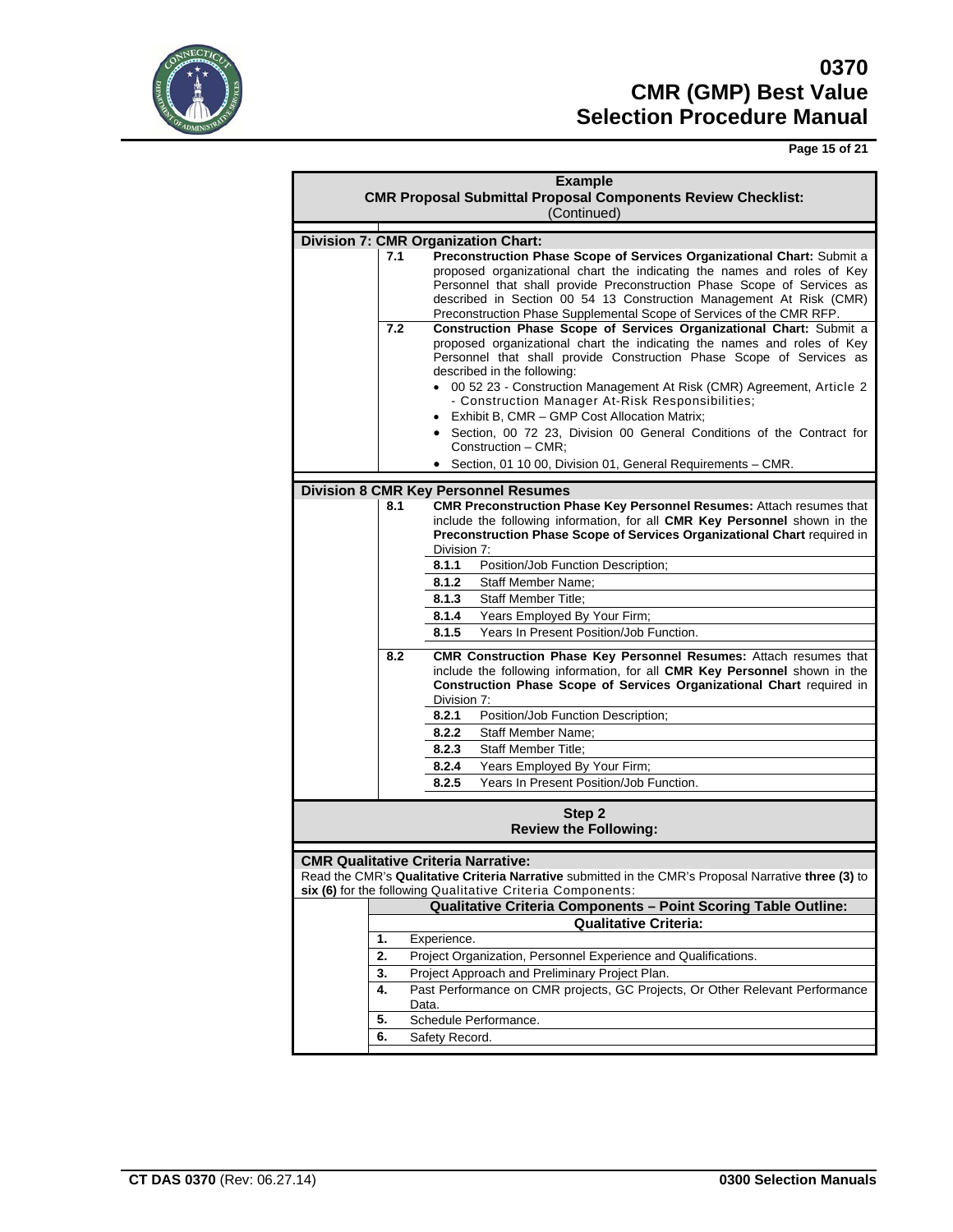

**Page 16 of 21**

## **6.3 CMR Selection Presentation Summary:**

## **6.3.1 During Each Selection Presentation:**

Each Selection Panel Member shall take notes on the presentation on the **RFP Selection Panelist Rating Sheet for CMR Services (1763)** for the purposes of evaluating the presentation in relationship to the six (6) Qualitative Criteria Components Categories.

## **6.3.2 Questions & Answer Period:**

Immediately following the Presentation, there will be fifteen (15) minutes of Questions and Answers (Q&A) allotted for follow up questions by the CMR Selection Panel Members. The CMR presentation and responses to the follow-up questions shall be evaluated and rated by the Selection Panel Members in accordance with the **RFP Selection Panelist Rating Sheet for CMR Services (1763)**.

### **6.3.3 End Of Each Presentation:**

At the conclusion of the Q&A period, the CMR Proposer shall exit the Presentation Room. After the CMR has exited the Presentation Room, a brief discussion of the Selection Panel Members shall take place solely to discuss any question or answer that was confusing or not understood. Each Selection Panel Member shall then individually note in **(PENCIL)** their rating of the CMR on each of the criteria on the **RFP Selection Panelist Rating Sheet for CMR Services (1763).**

## **6.3.4 At the End Of All Presentations:**

All of the individual ratings will be reviewed and discussed as a group at the conclusion of all of the presentations. The Selection Panel Members shall evaluate the individual scoring categories and shall utilize **ALL** of the following information to evaluate and rate each CMR for the following:

- **.1** The CMR's overall staffing plan and the Staff Qualifications of key individuals; and
- **.2** The CMR's overall project approach and general project schedule shall be compared as part the Best Value Selection Process; and
- **.3** The CMR's Submittal Booklet; and
- **.4** The CMR Qualitative Criteria Narrative Response; and
- **.5** The CMR's Selection Presentation.

### **6.4 CMR Selection Presentation - Qualitative Criteria Components Evaluation:**

The CMR Selection Panel shall Interview each shortlisted CMR Proposer and at the end of each Presentation they shall evaluate **six (6) "Qualitative Criteria Components"** of the CMR's Proposal to determine rating scores based upon the established Qualitative Criteria and Rating Point Values for the project as follows:

| <b>Item</b> | Six (6) Qualitative Criteria Components - Rating Points Table:                                                                                                                                                                                                                                                                                                                                                                                                                                                                                                                                                                                                                                                                  | <b>Points</b><br><b>Values</b> |
|-------------|---------------------------------------------------------------------------------------------------------------------------------------------------------------------------------------------------------------------------------------------------------------------------------------------------------------------------------------------------------------------------------------------------------------------------------------------------------------------------------------------------------------------------------------------------------------------------------------------------------------------------------------------------------------------------------------------------------------------------------|--------------------------------|
| .1          | <b>Experience:</b>                                                                                                                                                                                                                                                                                                                                                                                                                                                                                                                                                                                                                                                                                                              |                                |
|             | The CMR proposer has verifiable construction management at risk experience<br>with a client group that demonstrates the proposer's performance can best satisfy<br>DCS project needs.                                                                                                                                                                                                                                                                                                                                                                                                                                                                                                                                           | 10                             |
| $\cdot$ 2   | Project Organization, Personnel Experience and Qualifications:                                                                                                                                                                                                                                                                                                                                                                                                                                                                                                                                                                                                                                                                  |                                |
|             | Confirmation that the Proposer's professional and personnel staff who will serve<br>as primary project staff possess appropriate project experience and can<br>demonstrate successful related construction management work experience and<br>construction manager at risk experience; with evaluation emphasis placed on the<br>technical expertise and credentials of the proposed project staff. This evaluation<br>will focus on the proposed project superintendent, plus the field support staff.<br>This same staff shall be identified in the CMR Agreement. [NOTE: 50% of the<br>rating is based on the Superintendent and key "on site" project staff and<br>50% is based on the balance of CMR Project Organization.] | 30                             |
| $\cdot$ 3   | <b>Project Approach and Preliminary Project Plan:</b>                                                                                                                                                                                                                                                                                                                                                                                                                                                                                                                                                                                                                                                                           |                                |
|             | In the response to the RFP, the proposer shall demonstrate its approach to the<br>construction management at risk process indicating a clear understanding of the<br>purpose, service, scope, and objectives of this RFP. The CMR Qualitative<br>Proposal will include the Proposed Project Plan and General Construction<br>Schedule, plus other detail, as appropriate, for example a preliminary site<br>utilization plan, etc. The submission shall include information related to the CMRs<br>approach and prior success related to Subcontractor Coordination, Management<br>of Sub Contractors, Budget Performance; Schedule Performance, Claims<br>Avoidance, and effective Project Closeout (90 day goal).             | 15                             |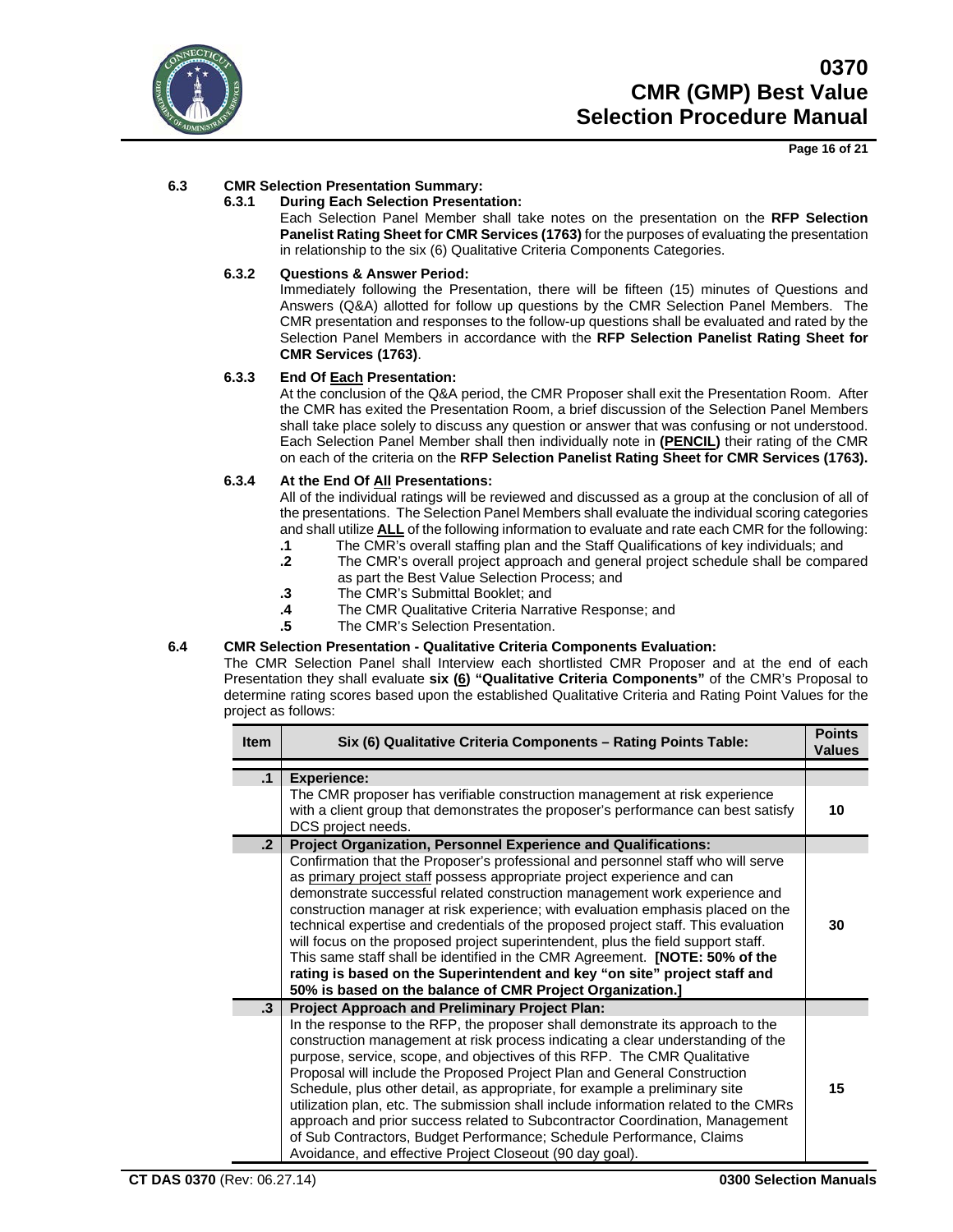

**Page 17 of 21**

| <b>Item</b>      | Six (6) Qualitative Criteria Components - Rating Points Table:<br>(Continued)                                                                                                                                                                                                                                                                                                                                                                                                                                                                                                                                                                                                                                                                                                                                                                                                                                              | Rating<br><b>Points</b><br><b>Values</b> |
|------------------|----------------------------------------------------------------------------------------------------------------------------------------------------------------------------------------------------------------------------------------------------------------------------------------------------------------------------------------------------------------------------------------------------------------------------------------------------------------------------------------------------------------------------------------------------------------------------------------------------------------------------------------------------------------------------------------------------------------------------------------------------------------------------------------------------------------------------------------------------------------------------------------------------------------------------|------------------------------------------|
| $\cdot$          | Past Performance on CMR projects, GC Projects, Or Other Relevant<br><b>Performance Data:</b>                                                                                                                                                                                                                                                                                                                                                                                                                                                                                                                                                                                                                                                                                                                                                                                                                               |                                          |
|                  | The proposer shall include in the RFP response specific Project Examples,<br>Reference Contracts and other relevant information to allow CT DCS to evaluate<br>the CMR's past performance on related government and or private sector<br>construction management contracts. [NOTE: DCS shall base much of this past<br>performance rating on the material submitted as part of the resubmitted CMR<br><b>QBS Submittal Booklet Package]</b>                                                                                                                                                                                                                                                                                                                                                                                                                                                                                | 15                                       |
| $.5\overline{ }$ | <b>Schedule Performance:</b>                                                                                                                                                                                                                                                                                                                                                                                                                                                                                                                                                                                                                                                                                                                                                                                                                                                                                               |                                          |
|                  | Project Schedule compliance is very important. The CMR proposal shall include<br>examples of past scheduling performance, on time project delivery, in-house<br>scheduling capabilities, and successful schedule recovery on past projects.<br>Related Owner references shall be furnished. Preliminary schedule comments on<br>this project may be included as well as ideas on pro-active approaches to achieve<br>the schedule. The RFP Package includes information on the planned projects<br>duration. A diagrammatic schedule, a bar chart or a similar simple illustrative<br>format detailing the project delivery schedule for completion is requested. [The<br>Project construction duration may be refined as part of the planned GMP buy<br>out process. However, any changes that alter the Substantial Completion<br>Date or the Acceptance Date shall require the prior written approval of the<br>Owner.1 | 20                                       |
| .6               | <b>Safety Record:</b>                                                                                                                                                                                                                                                                                                                                                                                                                                                                                                                                                                                                                                                                                                                                                                                                                                                                                                      | 10                                       |
|                  | The CMR Proposers will be rated based on their past safety record and their<br>proposed safety program.                                                                                                                                                                                                                                                                                                                                                                                                                                                                                                                                                                                                                                                                                                                                                                                                                    |                                          |
|                  | <b>Total Possible Qualitative Points</b>                                                                                                                                                                                                                                                                                                                                                                                                                                                                                                                                                                                                                                                                                                                                                                                                                                                                                   | 100                                      |

## **6.5 CMR Selection Presentation - Qualitative Criteria Components Grading:**

The evaluation of the "Qualitative Criteria Components" of the CMR's Proposal shall be based upon established **Grades** and **percentages** of Rating Point Values for the project as follows:

| <b>Grades</b> | Rating<br><b>Points</b><br>% | <b>Qualitative Criteria Components Grading</b>                                                                                                                                         |  |  |  |
|---------------|------------------------------|----------------------------------------------------------------------------------------------------------------------------------------------------------------------------------------|--|--|--|
|               |                              |                                                                                                                                                                                        |  |  |  |
| A             | 100                          | Grade is reserved only for a Proposal that exceeds the minimum expectations and<br>requirements of the specific Qualitative Criteria Component in the RFP.                             |  |  |  |
| B             | 85                           | Grade is for a Proposal that <b>completely fulfills</b> the minimum expectations and<br>requirements of the specific Qualitative Criteria Component in the RFP.                        |  |  |  |
| C             | 70                           | Grade is for a Proposal that barely (i.e. within a lower standard) fulfills the<br>minimum expectations and requirements of the specific Qualitative Criteria<br>Component in the RFP. |  |  |  |
|               | 50                           | Grade is for a Proposal that <b>does not properly fulfill</b> the minimum expectations<br>and requirements of the specific Qualitative Criteria Component in the RFP.                  |  |  |  |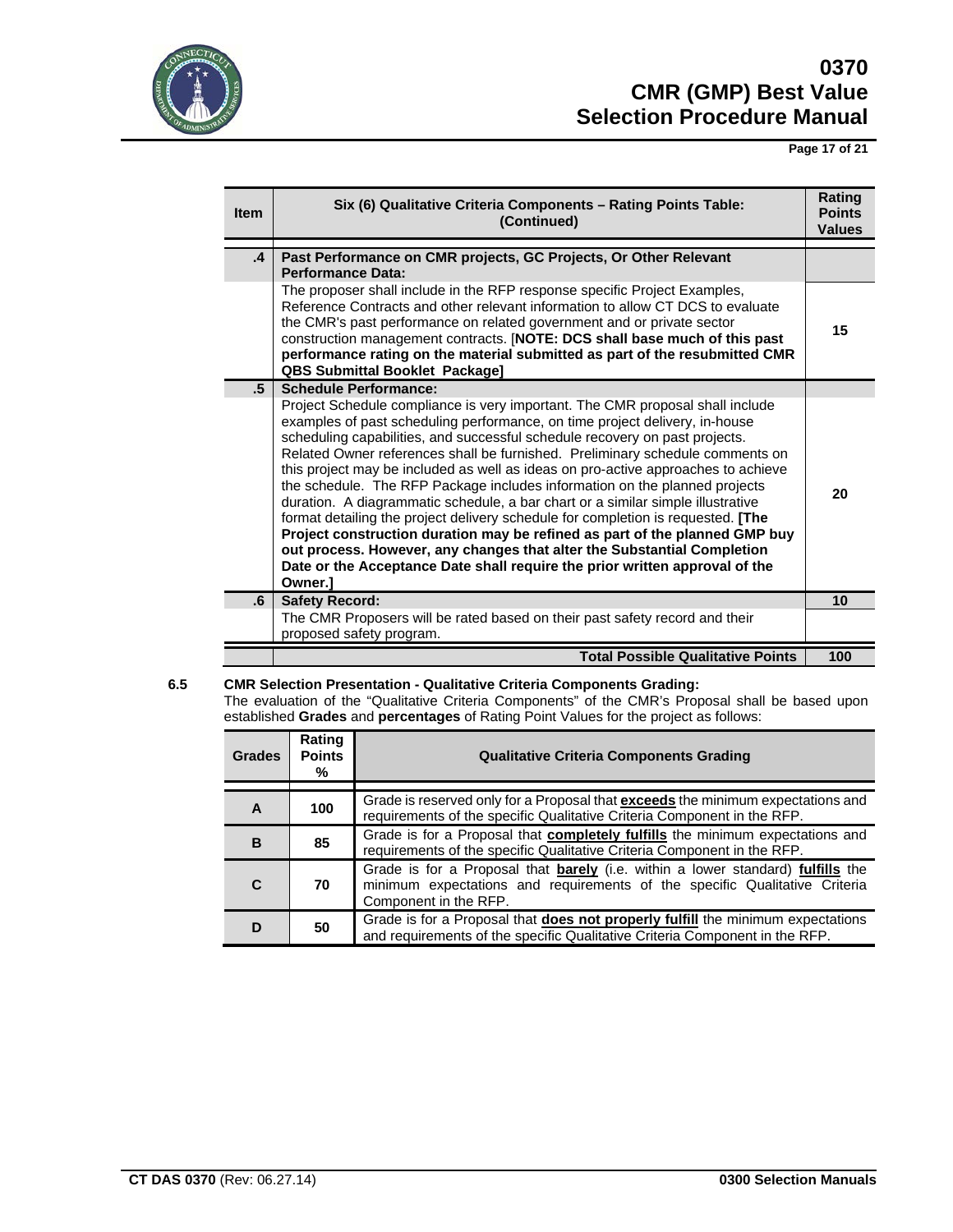

**Page 18 of 21**

## **7.0 Step 2: Public Opening of CMR Sealed Cost Proposal Components Submittals:**

After the conclusion of all of the CMR Presentations and **Qualitative Criteria Components Rating Evaluations** and in accordance with the Key Milestone Schedule of *Section 00 24 19.2 Project Scope, Proposal Submittal Requirements, Evaluation, And Selection Procedures CMR (GMP)* of the CMR RFP for the project, there shall be a Public Opening of each shortlisted CMR's Sealed Cost Proposal Components Submittal.

## **7.1 Review and Evaluation of the Sealed Cost Proposal Component Submittals:**

The CMR Selection Panel shall publicly open and review the "Sealed Cost Proposal Components Submittals", including the **CMR Cost Proposal Form (Section 00 42 23)** and **Cost Proposal Worksheets,** for compliance with all of the requirements of the RFP.

## **7.2 Not-Responsive Designation:**

Failure of a CMR to the submit **Sealed Cost Proposal Components** (including any required affidavits and certifications) by the published Deadline, with the required contents and format, and at the designated location, shall result in the CMR Proposer being deemed Not-Responsive for consideration on this Contract.

**7.2.1** CMR Cost Proposal submittals shall include all work indicated in the CMR RFP **without any exceptions, clarifications, and/or exclusions. Submission of any exceptions, clarifications and/or exclusions SHALL result in the CMR's Proposal being deemed Not Responsive.**

## **8.0 Step 3: Best Value Calculation of the CMR Qualitative Criteria Components Submittals and Sealed Cost Components Proposal Submittals:**

After the Public Opening and evaluation of the *CMR Sealed Cost Components Proposal Submittals,* and in accordance with the Key Milestone Schedule of *Section 00 24 19.2 Project Scope, Proposal Submittal Requirements, Evaluation, And Selection Procedures CMR (GMP)* of the CMR RFP, the CMR Best Value Based Selection Calculation Procedure begins.

### **8.1 CMR Best Value Based Selection Procedure:**

The Best Value CMR Rankings for each CMR Proposer shall be determined as follows:

### **8.1.1 CMR's Average Total Qualitative Points Calculation:**

The CMR's Average Total Qualitative Points of all of the Selection Panel Members Qualitative Point scores is computed for each CMR Proposer.

### **8.1.2 Quality Incentive Factor:**

DCS will adjust the Total Average Qualitative Points score via the following Quality Incentive Factors. This reflects DCS's preference for the more highly Qualified Firms. Each Firm's Total Average Qualitative Points will be adjusted per the following table:

|    | <b>CMR's Total Average</b><br><b>Qualitative Points</b><br>(Rounded to nearest whole<br>number.) |     |   | Quality<br><b>Incentive</b><br><b>Factor</b> |          | <b>Adjusted CMR's Total</b><br><b>Average Qualitative Points</b><br>(Rounded to nearest whole number.) |  |     |
|----|--------------------------------------------------------------------------------------------------|-----|---|----------------------------------------------|----------|--------------------------------------------------------------------------------------------------------|--|-----|
| 95 |                                                                                                  | 100 | × | 1.20                                         | ⋍        | 114                                                                                                    |  | 120 |
| 90 |                                                                                                  | 94  | × | 1.15                                         | ⋍        | 104                                                                                                    |  | 108 |
| 85 |                                                                                                  | 90  | × | 1.10                                         | $\equiv$ | 94                                                                                                     |  | 99  |
| 80 |                                                                                                  | 84  | × | 1.05                                         | $\equiv$ | 84                                                                                                     |  | 88  |
| 70 |                                                                                                  | 79  | × | 1.00                                         | ⋍        | 70                                                                                                     |  | 79  |
|    |                                                                                                  | 69  | × | 0.00                                         |          |                                                                                                        |  |     |

**NOTE:** If a Firm's Total Cost Proposal is more than 20% below the average of the other two (2) or three (3) Firm's Cost Proposals, then that Firm will be considered "nonresponsive". This is to preclude a Firm with an unusually low "Cost Proposal" from distorting the "Cost Per Unit Of Quality" calculations that represent the Firm that will provide the "Best Value" CMR Services necessary for support of estimated "Cost of the Work" of the Project.

### **8.1.3 Adjusted CMR's Total Average Qualitative Point Calculation:**

The Total Lump Sum Proposal Cost In Dollars (\$) is then divided by the Adjusted CMR's Total Average Qualitative Point for each CMR Proposal to determine a Cost Per Unit Of Quality for each CMR.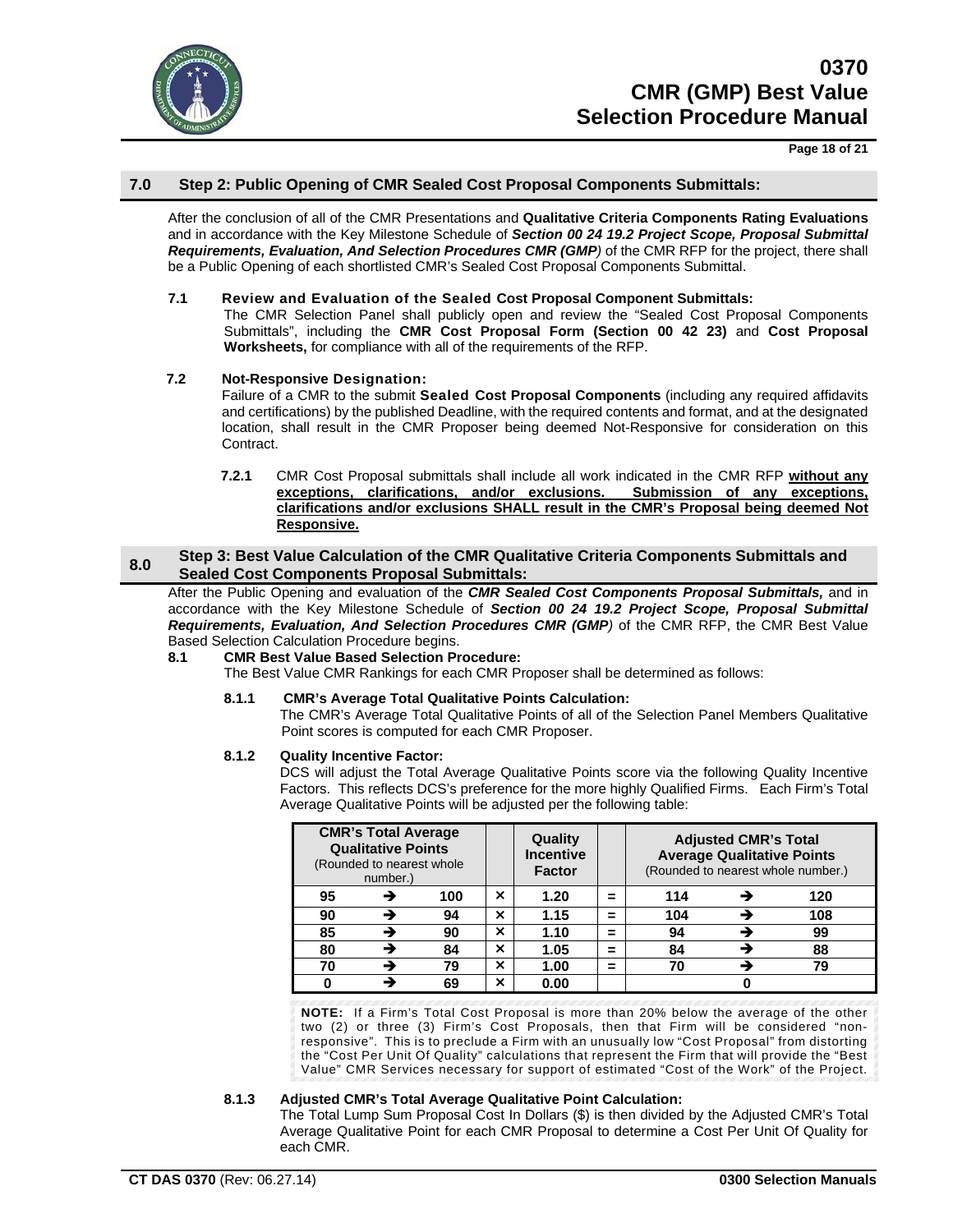

**Page 19 of 21**

**8.1.4 Lowest Cost Per Unit Of Quality:** The CMR Proposal with the Lowest Cost Per Unit Of Quality shall be the deemed the Best Value Proposal.

**NOTE:** DCS shall calculate the **Total Lump Sum Proposal Cost in Dollars** by using the sum of three (3) cost components in the DCS "Best Value Score Calculation" from the **CMR's Total Cost Proposal Breakdown Table** of Section 00 42 23 CMR Cost Proposal Form as follows:

| 1.0 | <b>Preconstruction Phase Services Cost (\$)</b>       |
|-----|-------------------------------------------------------|
| 2.0 | <b>Construction Phase Services Cost (\$)</b><br>÷     |
| 3.0 | CMR Fee (\$)                                          |
| 4.0 | = CMR's Total Lump Sum Proposal Cost In Dollars (\$). |

## **.1 Example - Total Cost Proposal Breakdown Table:**

CMR Proposers complete and submit all of the information as indicated in the CMR's Total Cost Proposal Breakdown Table in **Section 00 42 23 CMR Cost Proposal Form** in this CMR RFP as shown below:

|                    |                                                                                                                                                                                                                                                                                                                                                                              | <b>Cost Proposal Amounts</b>         |                                 |  |  |
|--------------------|------------------------------------------------------------------------------------------------------------------------------------------------------------------------------------------------------------------------------------------------------------------------------------------------------------------------------------------------------------------------------|--------------------------------------|---------------------------------|--|--|
| <b>Item</b><br>No. | <b>CMR Cost Descriptions</b>                                                                                                                                                                                                                                                                                                                                                 | Percentage<br>(%)<br>(As Applicable) | Dollars (\$)<br>(As Applicable) |  |  |
| 1.0                | <b>Preconstruction Phase Services Cost:</b><br>This Preconstruction Phase Services Cost<br>Proposal Amount shall NOT BE LESS THAN<br>one (1) tenth of one percent (0.1% or 0.001<br>and shall <b>NOT EXCEED</b> five (5) tenths of one<br>(0.5%<br>0.005<br>οf<br>the<br>percent<br>or<br>\$20,000,000.00 Cost of the Work Budget.                                           | <b>NA</b>                            | <b>Lump Sum</b>                 |  |  |
| 2.0                | <b>Construction Phase Services Cost:</b><br>This Construction Phase Services Cost Proposal<br>Amount shall be a Lump Sum Dollar of the<br>\$20,000,000.00 Cost of the Work Budget.<br>This Lump Sum Cost Proposal Amount shall be<br>included in the GMP Proposal described in<br>Article 5 of Section 00 52 23 of the CMR<br>Agreement.                                     | <b>NA</b>                            | <b>Lump Sum</b>                 |  |  |
| 3.0                | <b>CMR Fee:</b><br>This CMR Fee Proposal Dollar Amount shall be<br>a percentage of the \$20,838,772.00 Cost of the<br>Work Budget.<br>The CMR Fee Proposal Amount is provided for<br>owner's calculations only.<br>The CMR Fee included in the GMP Proposal<br>shall be this Cost Proposal Percentage applied<br>to the Cost of the Work amount developed by the<br>CMR GMP. | %<br><b>Percent</b>                  | \$<br>Amount                    |  |  |
| 4.0                | <b>Total CMR Cost Proposal Amount In Dollars</b><br>$($ \$):<br>(Sum of Items No. 1, 2, & 3)                                                                                                                                                                                                                                                                                 | <b>NA</b>                            | Amount                          |  |  |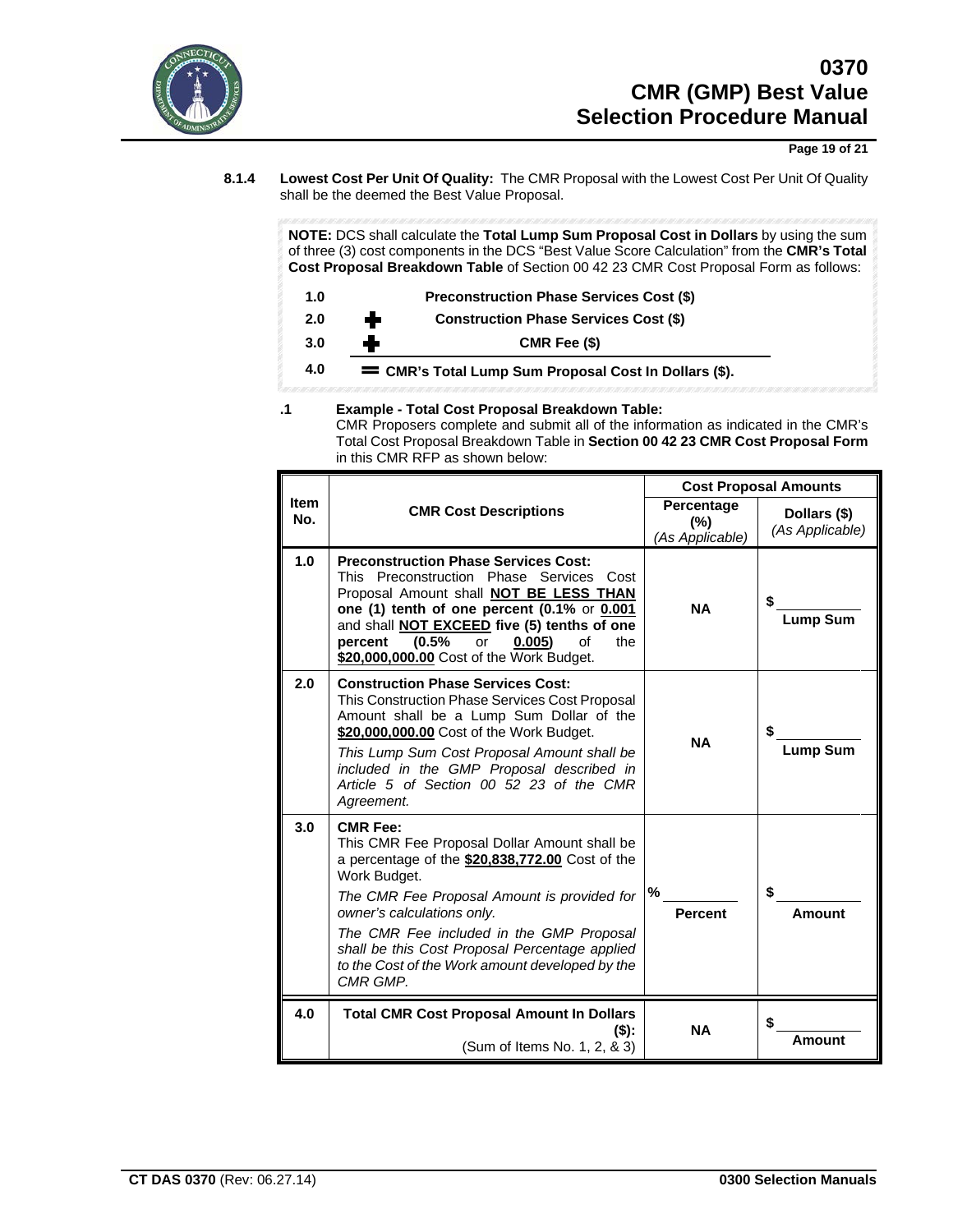

**Page 20 of 21**

## **8.2 CMR Best Value Score Calculation (Example):**

The following is an example of Best Value Proposal Score Calculation:



### **8.2.1 CMR Best Value Proposal Determination:**

In the above example the CMR Proposal "B" is determined to be the Best Value Proposal and is selected. It must be noted that in this example the **lowest** Cost Per Unit Of Quality proposal does not represent the lowest cost submitted, but the lowest cost per unit of quality within the established budget.

- **.1** In the event the CMR Agreement award is unsuccessful then the CMR with the next lowest Best Value Cost Per Unit Of Quality proposal is selected.
- **.2** Any CMR Proposer with a majority of "D" Criteria Components Grades from the Selection Panel Members Total Rating Scores shall NOT be recommended.

### **8.2.2 Tie Breaker Protocol:**

In the event of a tie score, the CMR Proposer with the lowest Cost per Unit of Quality proposal as was calculated for the User Agency shall be determined to be the Best Value Proposal. If, at this time, there still remains a tie then the Best Value Proposal shall be determined by a single toss of coin by the 2 tied CMR Proposers.